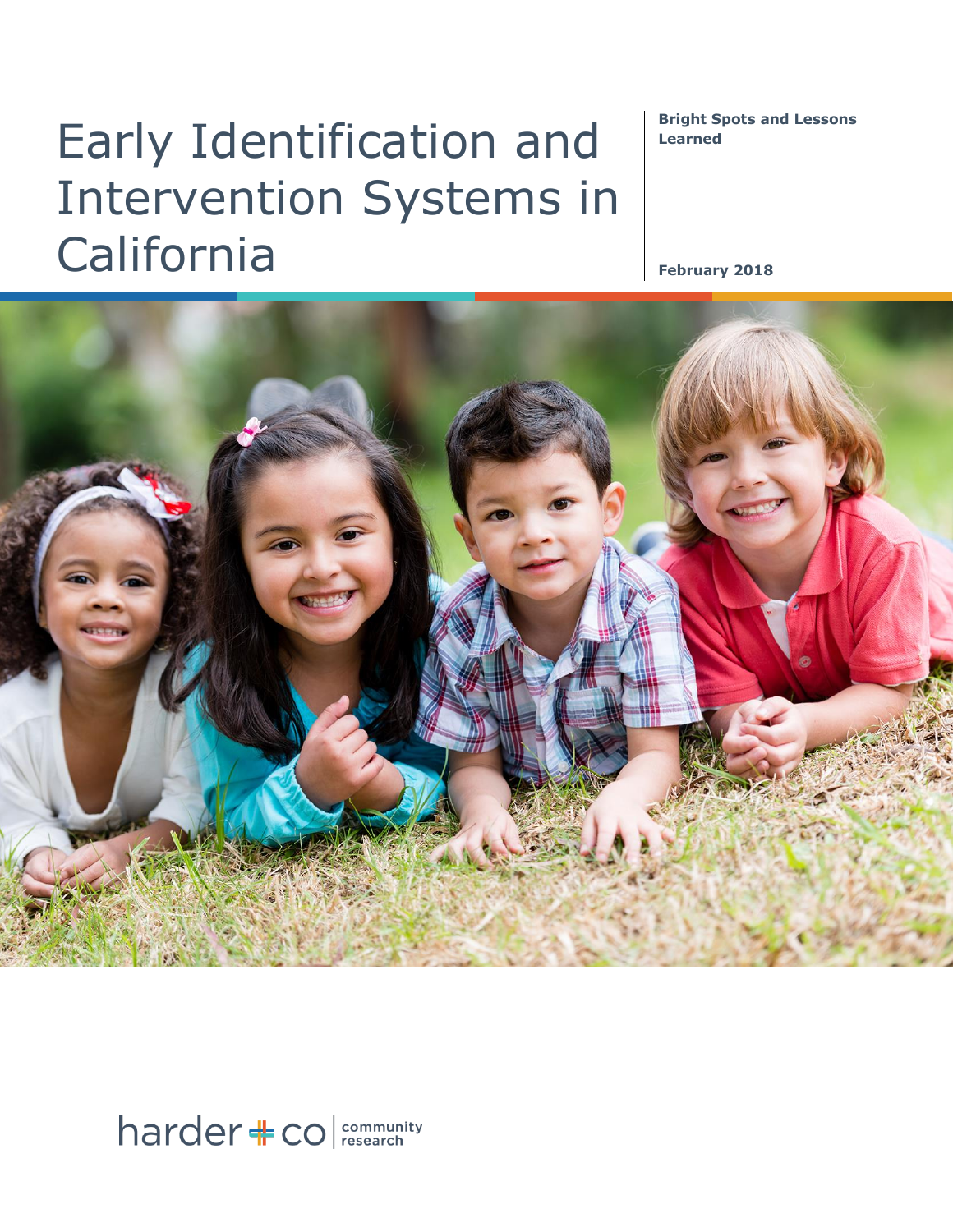### **Acknowledgements**

**This report would not have been possible without the support of the David and Lucile Packard Foundation.** 

#### **We would also like to thank the following experts who contributed invaluable time and insight as advisors to this project:**

**Study Overall** | *Patsy Hampton* of Center for the Study of Social Policy; *Moira Kenney and Heather Little* of First 5 Association of California; *Angela Rothermel* of Children Now; *Camille Smith* of the Centers for Disease Control and Prevention; *Debra Waldron* of the American Academy of Pediatrics; and *Bernadette Sangalang and Katie Beckmann* of the David and Lucile Packard Foundation.

**Alameda County** | *Janis Burger and Loren Farrar* of First 5 Alameda County

**San Diego County** | *Gloria Corral-Terrazas* of First 5 San Diego County; *Pradeep Gidwani* of the American Academy of Pediatrics - California Chapter 3

**Santa Clara County** | *Jolene Smith, Thanh Do, and Crystal Nava* of First 5 Santa Clara County; *Nancy Pena*, Behavioral Health Consultant

**Finally, this project would not have been possible without our dedicated research team.** We especially thank Fontane Lo and Raúl Martínez for their leadership of this project; and our analysis team, Tim Morrison, Lauren Stein, and Julianne Perez, for tirelessly conducting outreach and data collection as well as supporting the case study development and writing.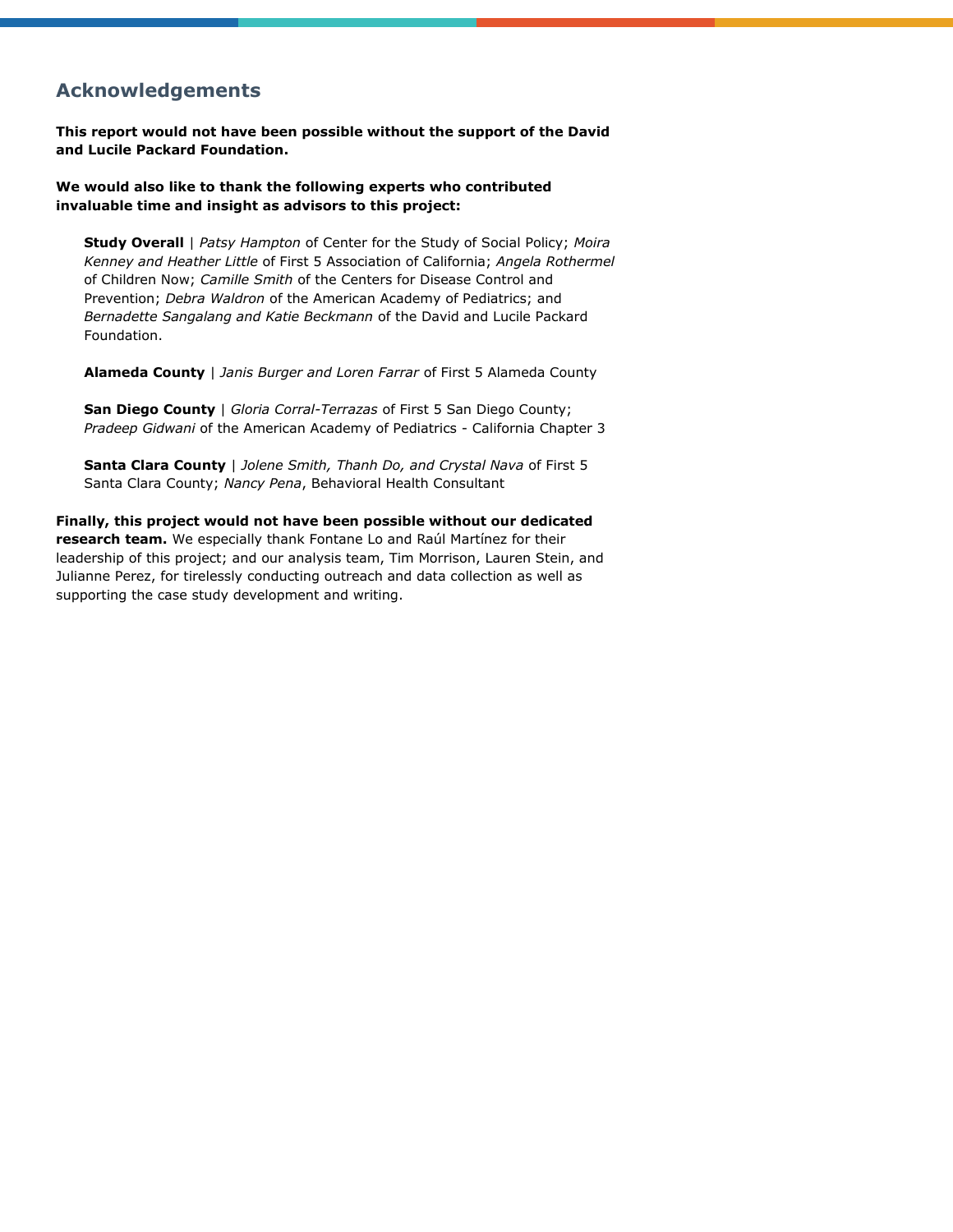## **Contents**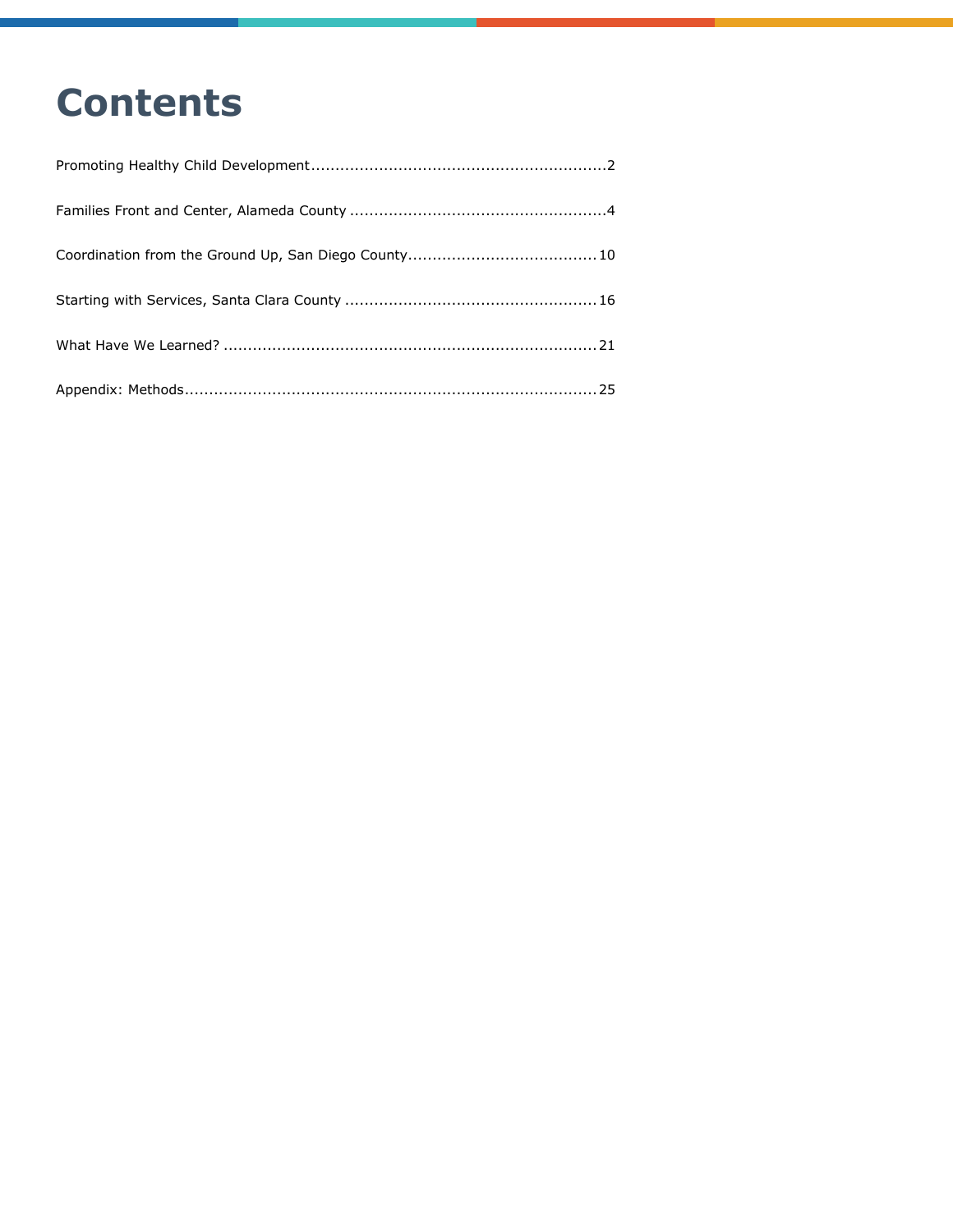### <span id="page-3-0"></span>**Promoting Healthy Child Development**

Throughout the country, there is growing recognition of the importance of healthy child development in fostering school readiness and, by extension, social and economic success as adults. At the front end of the early identification and intervention systems—the topic of this report—is the need for a system to monitor young children so as to raise flags when developmental concerns are observed. Such concerns, related perhaps to a child's ability to respond to a smile or identify body parts, should trigger actions that authentically engage a child's family. With the support and coordination of a robust system, families successfully guide their young children to the supports and services that are most appropriate within the constellation of early intervention care providers. Without a robust system, it is far too easy for families—particularly those facing language and cultural barriers—to fall through the cracks.

All programs that interact with young children and their families have a role to play in monitoring and promoting healthy child development. With the unwieldiness of this large ecosystem, many states and localities are interested in strengthening their early identification and intervention systems, rather than merely investing in individual programs, to ensure that children and families receive the support and treatment they need. This trend is visible in the growing popularity of models that promote crosssector collaboration and systems-building, such as the **National Help Me** Grow [model](https://helpmegrownational.org/) and San Diego's [Healthy Development Services.](http://first5sandiego.org/healthy-development-services/)

To facilitate and systematize ongoing developmental monitoring, the [American Academy of Pediatrics](https://www.aap.org/en-us/Pages/Default.aspx) recommends that all children be screened for developmental delays and risks during regular well-child doctor visits at nine months, 18 months, and 24 or 30 months. Yet, research has found that many children with developmental disabilities are identified much later, often at age 10 or older. By this point, the child may have missed opportunities for treatment.<sup>1</sup> According to the Centers for Disease Control [and Prevention](https://www.cdc.gov/) (CDC), about 14 percent of children in the United States have a developmental or behavioral delay or disability, and as many as one in four children ages 0-5 are at moderate or high risk for developmental, behavioral, or social delays.<sup>2</sup> Early identification and intervention, particularly in the early years, has the potential to significantly improve a child's development.<sup>3</sup>

Experts in the field, including the CDC, have published studies making the case for early identification and intervention, yet there is little documentation on what it takes to support this work on the ground and the role that early care and education has played. This report, funded by the **David and Lucile Packard Foundation**, presents case studies of the successes and lessons learned in three California counties—Alameda, San Diego, and Santa Clara. The purpose of this study is to support the greater conversation around early identification and intervention in California. While counties throughout California are doing this important work,

#### **Key Terms**

Some terms may take on a different meaning in different venues or contexts. For the purposes of this report, we define some key terms below.

#### **Early identification and**

**intervention** refers to the system of support needed to identify and address developmental and behavioral concerns and delays. Includes efforts to identify children for deeper assessment and to provide care coordination and treatment across a range of settings.

**System** refers to the actors, agencies, and infrastructure needed to support this work. Includes the many organizations and agencies that support children and families, efforts to coordinate and collaborate among partners, policies that facilitate or hinder access to services, and more.

<sup>1</sup> <https://www.cdc.gov/ncbddd/childdevelopment/screening.html>

<sup>2</sup> National Survey of Children's Health, NSCH 2011/12, indicator: At risk for developmental, behavioral, or social delays, age 4 months-5 years.

<sup>3</sup> <https://www.cdc.gov/ncbddd/childdevelopment/screening.html>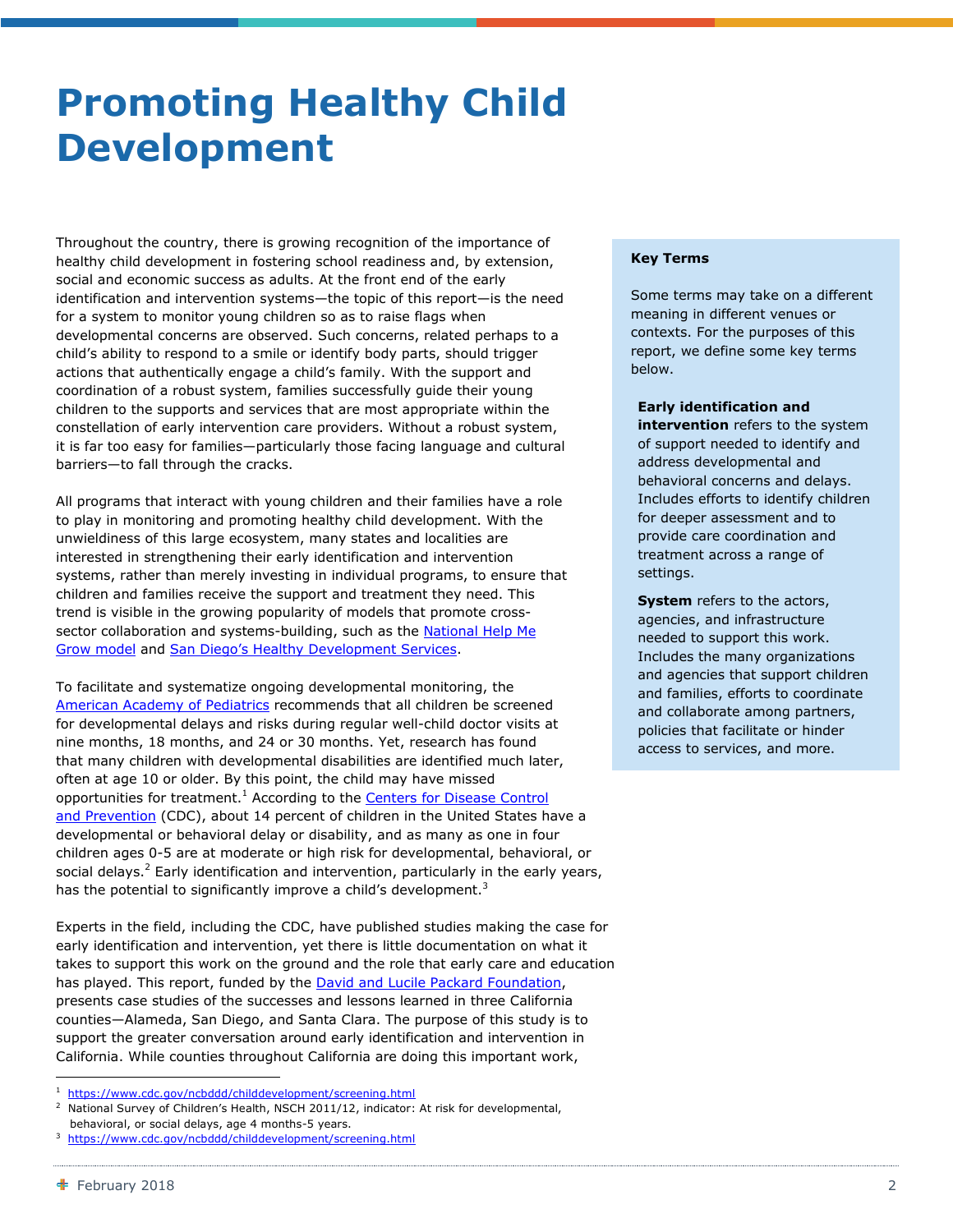these three counties were identified as bright spots in early identification and intervention, with other counties across the state interested in learning about their efforts and experiences to date.

The case studies in this report were developed in close partnership with the local First 5 agencies<sup>4</sup> in the three counties. First 5 agencies support and fund integrated, comprehensive, collaborative systems of information and services to enhance the early growth experiences of children, enabling them to be more successful in school and ultimately to give them an equal opportunity to succeed in life. Their partnership and expertise informed the content of each case study. Through interviews, the research team engaged key leaders in each county to understand the local efforts that have most impacted their systems, as well as lessons that may apply to other counties.

#### **Insights from Three California Counties**

The three county case studies provide a glimpse into real-life approaches for strengthening early identification and intervention systems within each county's local context, opportunities, and constraints. The case studies highlight the processes, thinking, and decisions made in each county with the goal of supporting learning and spurring new ideas. The approaches described are unique to each county, and responsive to the needs voiced by their particular stakeholder communities. As such, they should not be taken as replicable templates. Rather, they provide insights and inspiration for those seeking to strengthen systems in their own communities.

In each of the three counties, respondents shared numerous highlights and lessons learned from their work. This report prioritizes ideas that would (1) feel relevant or applicable to other counties and municipalities, and (2) speak to the role of an entity that supports coordination and collaboration across the system. By nature, the case studies do not offer a comprehensive description of the early identification and intervention systems, nor do they offer a comprehensive review of the contributions of individual actors and agencies in each county. Instead, they each highlight a few focal points that local stakeholders identified as central to their county's success. The case studies are illustrative, not evaluative, and they appear in alphabetical order:

- **Alameda County: Families Front and Center** highlights the paramount role of meaningful family engagement in building a culture of early identification and intervention.
- **San Diego: Coordination from the Ground Up** describes a longstanding cross-sector collaborative system that was built through a decade of relationship-building and partnership.
- **Santa Clara: Starting with Services** reports on successful efforts to build the capacity and close service gaps within the network of early intervention service providers.

<sup>4</sup> In California, First 5 county agencies are charged with creating integrated, comprehensive, collaborative systems of information and services to enhance child development and school readiness.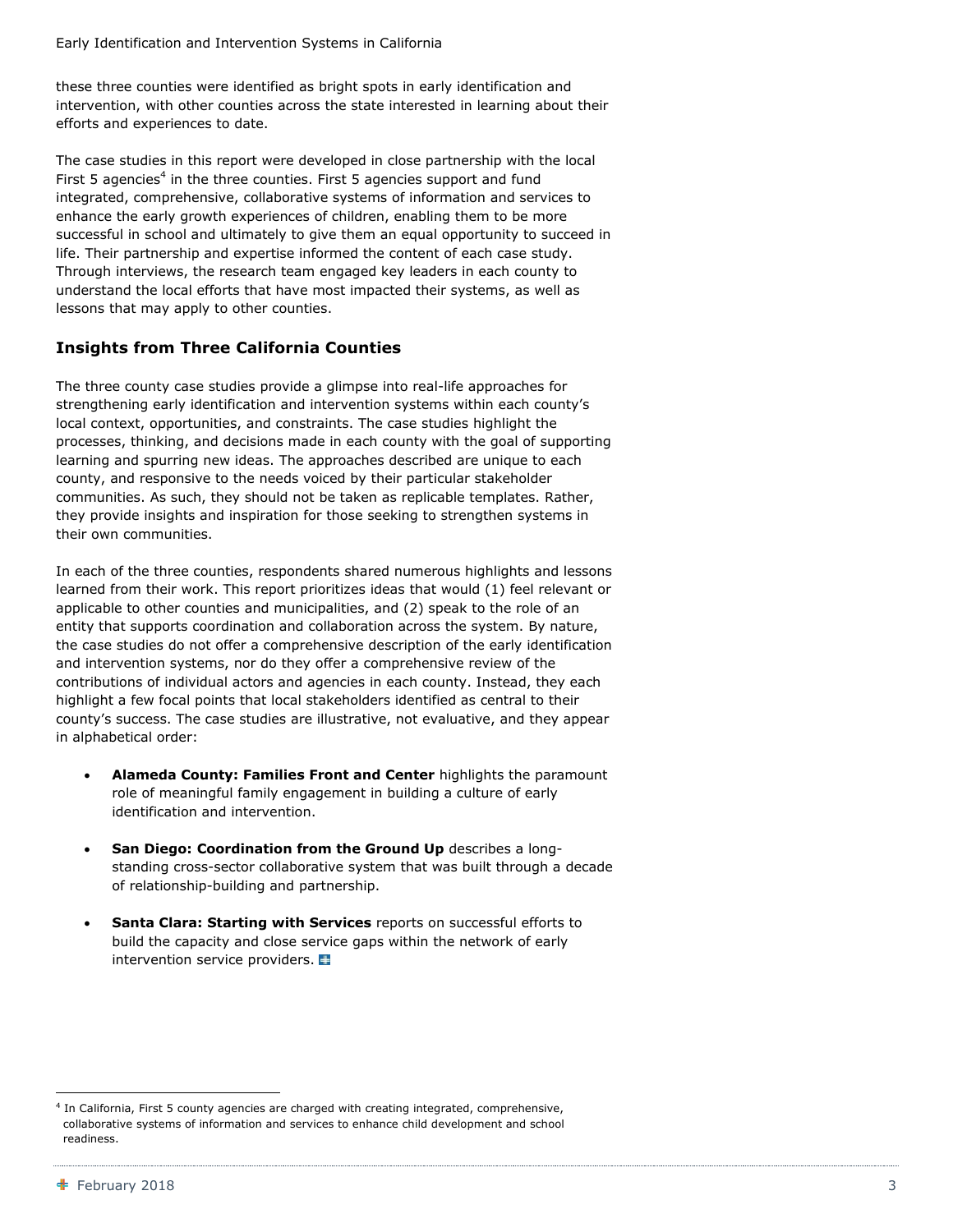## <span id="page-5-0"></span>**Families Front and Center**



Alameda County is located in the San Francisco Bay Area, and includes cities such as Berkeley and Oakland in the north, Fremont and Castro Valley in the south, and the Livermore vineyards in the east. Alameda County is the smallest of the three counties in this study with a population of 1.6 million people, of which about 97,600 are children under age five.<sup>5</sup> Alameda County has a richly diverse population; three-quarters of its kids are children of color (31% Latino, 26% Asian American, and 11% African American).<sup>6</sup> About half of Alameda County's children live with foreign-born parents (55%),<sup>7</sup> and nearly half of the households speak a language other than English (44%).<sup>8</sup>

The theme for Alameda County's approach is *Families Front and Center* parents are viewed as the true experts and best resource to promote healthy child development. This is reflective of the core values of Alameda as a community, as well as the diversity of its population and the many cultures and languages represented. This case study offers a high level view of how Alameda County's focus on families translates into their approach to early identification and intervention.

#### **Growing a Family-Centered Early Identification and Intervention System**

[First 5 Alameda,](http://www.first5alameda.org/) since its founding in 1998, has played a central role in countywide efforts to promote healthy child development. As a convener, funder, and supporter, it has refined its approaches to early identification and intervention over time. In the early 2000s, First 5 Alameda spearheaded the **[Healthy Steps](https://www.healthysteps.org/)** model in which child development specialists stationed in several pediatric clinics conducted developmental screenings and helped refer families to services and supports. Although effective on a small scale, growing a model that relied on a team of specialists would not be financially realistic. As Janis Burger, Chief Executive Officer of First 5 Alameda, explained, "We realized it would be costly to replicate and it was too hard for us to do with [an anticipated] declining revenue stream."<sup>9</sup>

#### **Alameda County Key Informants**

- Alameda County Behavioral Health Care Services (Margie Padilla)
- Alameda County Medical Home Project (Mara McGrath)
- Alameda County Public Health Department (Anna Gruver)
- First 5 Alameda County (Janis Burger, Loren Farrar)
- Help Me Grow Alameda County (Deborah Turner, Angelina Ahedo, Vincent Cheng)
- Oakland Unified School District, Early Childhood Education (Christie Anderson, Drew Giles)

-

<sup>5</sup> U.S. Census Bureau, 2011-2015 American Community Survey 5-Year Estimates.

<sup>6</sup> California Dept. of Finance, Race/Ethnic Population with Age and Sex Detail, 1990-1999, 2000- 2010, 2010-2060; U.S. Census Bureau, Current Population Estimates, Vintage 2015 (Jun. 2016) via kidsdata.org.

<sup>7</sup> KidsData.org, 2010-2014 estimate, see: [http://www.kidsdata.org/demographic/23/children-living](http://www.kidsdata.org/demographic/23/children-living-with-foreign-born-parents/summary#133/demographics)[with-foreign-born-parents/summary#133/demographics](http://www.kidsdata.org/demographic/23/children-living-with-foreign-born-parents/summary#133/demographics)

<sup>8</sup> First 5 Alameda County 2017-2021 Strategic Plan, citing data from the U.S. Census Bureau, 2010- 2014 American Community Survey 5-Year Estimates.

<sup>9</sup> In November 1998, California voters passed Proposition 10, the "Children and Families Act of 1998" initiative. The act levies a tax on cigarettes and other tobacco products to provide funding for early childhood development programs. The dollars available under Proposition 10 continues to decline over time as demand for cigarettes and other tobacco products wane. For more information, see [http://first5association.org/about-first-5/overview-of-proposition-10/.](http://first5association.org/about-first-5/overview-of-proposition-10/)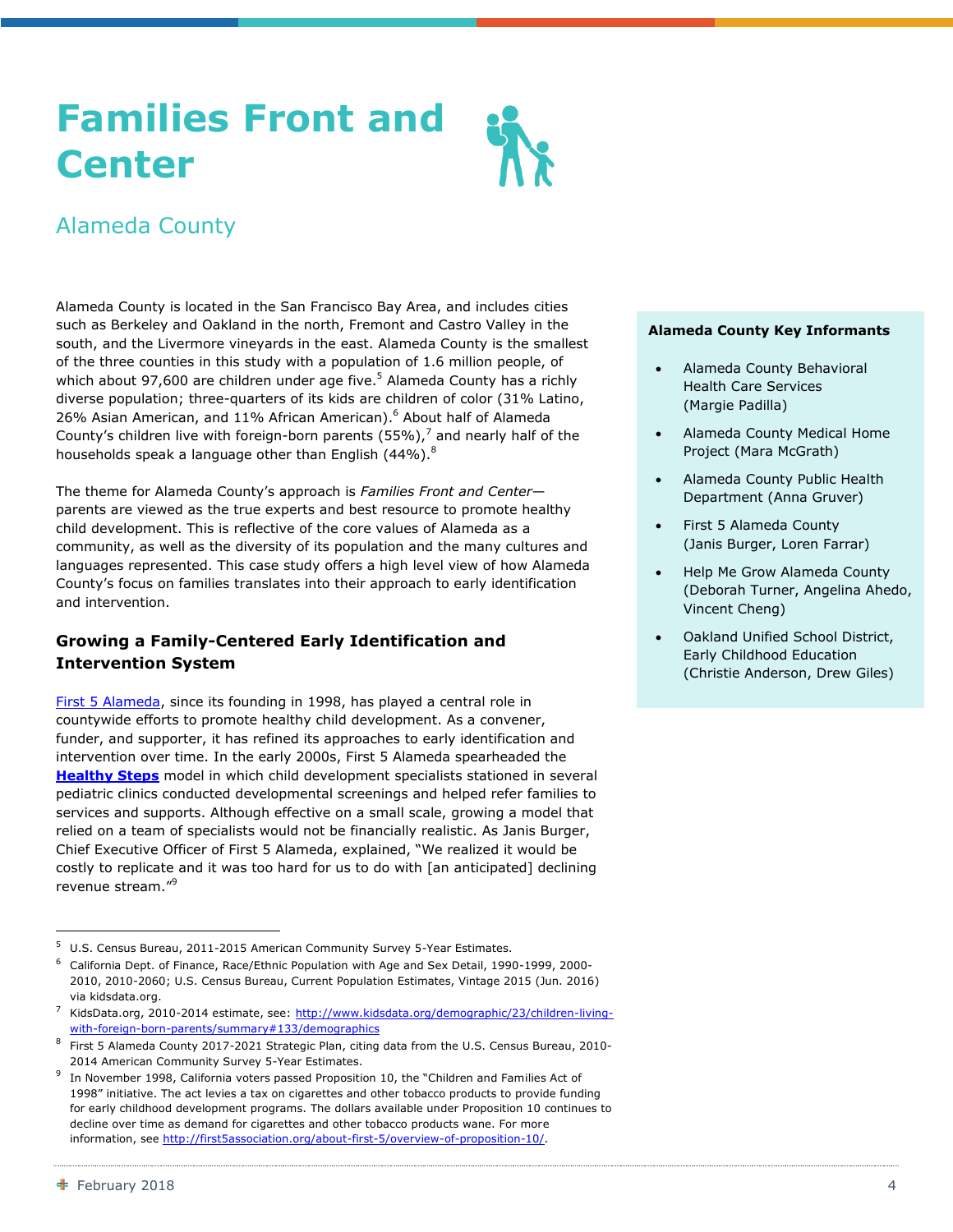In 2009, First 5 Alameda launched the **Screening, Assessment, Referral and Treatment (SART)** initiative that used a collaborative approach to promote early identification intervention. SART leveraged collaborations with other agencies and partners to work towards integrating screening, identification, referrals, and family support into existing services. <sup>10</sup> For example, SART was able to leverage **[Assuring](https://nashp.org/abcd-history/)  [Better Child Health and Development \(ABCD\),](https://nashp.org/abcd-history/)** a national project underway in Alameda County to promote the integration of developmental screening in pediatric primary care. Meanwhile, the Help Me Grow model was beginning to take shape elsewhere in the country, and several California counties, including Alameda, were taking notice. The systems approach, philosophy, and structured framework of Help Me Grow aligned with First 5 Alameda's aspirations. Consequently, in 2012, SART transitioned into **[Help Me Grow Alameda County](http://www.first5alameda.org/help-me-grow) (HMG Alameda)**, a countylevel affiliate of the national model. Changes to the initiative included increased community outreach and greater attention on creating a coordinated network of early childhood service providers.

Today, HMG Alameda provides free and confidential support in early child development, promotes early identification of developmental concerns by using developmental screening tools, helps families access resources, builds the capacity of early childhood providers, and establishes partnerships to build a strong system of care network. Through their network of partners (which they support through training, technical assistance, and data support), HMG Alameda supported 13,567 screens for children ages 0-5 in 2016. This represents an increase in screenings of more than 300 percent since 2012.<sup>11</sup> In the future, HMG Alameda plans to further empower parents' abilities to inform the system, streamline the parent experience, and expand the use of technology for communication and data sharing purposes.

#### **Parents as Experts, Advocates, and Leaders**

HMG Alameda County's family-centered philosophy emphasizes parents as the primary experts on their children. They reason that parents are the most intimate observers of their children's development. Parents also provide consistent eyes, ears, and voices in their children's experience as they intersect with a variety of services such as healthcare, childcare, and preschool. Furthermore, in a large, highly diverse county, it is parents who hold essential firsthand knowledge of the cultural and linguistic context in which their child is developing, and the early identification and intervention system must attend to their language and cultural needs in order to effectively reach families. Meanwhile, parents with limited English proficiency face additional barriers in navigating the system of care, and therefore family support positions—held by multi-lingual staff who have expertise navigating the complex system—are critical to the system's success at large.

To best equip parents as active participants, First 5 Alameda and other system leaders aim to educate them about child development and early identification and intervention. Especially given that data-sharing and coordination across sectors is not routine, children benefit when their parents are knowledgeable advocates for their development across the providers they encounter and services they seek. In First 5 Alameda's view, developmental screenings present a valuable opportunity for parent learning, and encourage them to become champions of their child's development.

Stakeholders in healthy child development efforts in Alameda County—a wide range of county government entities, school districts, health and childcare communities, and social services organizations—agree that building agency among families is critical to success. Taken together, the comments of many key

#### **Parent Connections**

- **Developmental screenings as a parent engagement and education strategy** to start a conversation on the topic.
- **HMG Alameda phone line** is a resource for parents with questions or concerns about their child's development.
- **HMG Alameda's Family Advisory Committee** ensures community input on key decisions.
- **HMG Alameda Parent Champions** serve as a resource to families in need of support.
- **Community programs staffed with parents of special needs children** to serve as navigators, advocates, and liaisons in support of other parents.

<sup>10</sup> [www.first5alameda.org/helping-kids-grow](http://www.first5alameda.org/helping-kids-grow)

 $11$  Help Me Grow Alameda County data was provided by First 5 Alameda County in December 2017.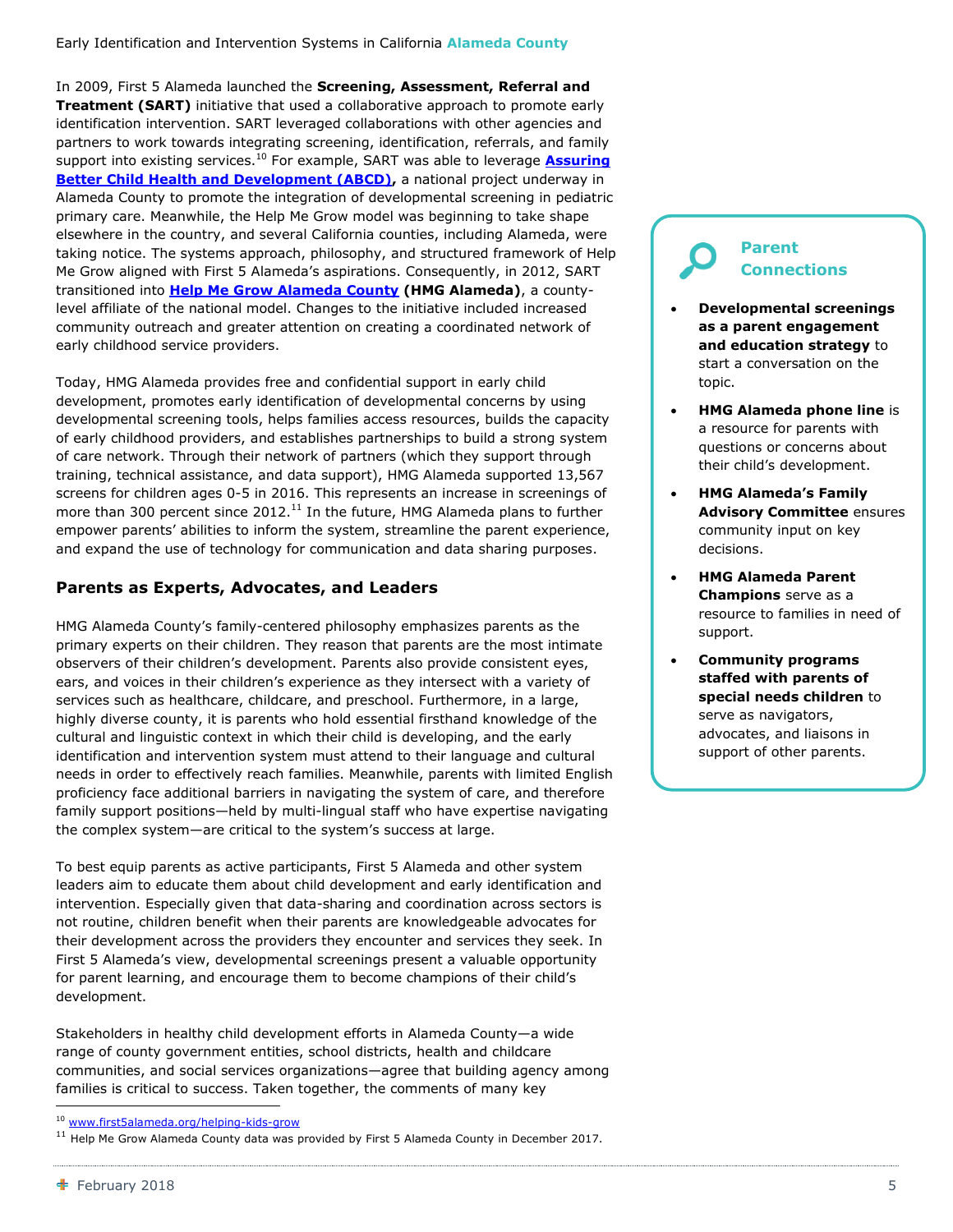informants coalesced into three primary strategies to work toward creating a family-centered system:

- 1. Support universal developmental screening and leverage screenings to engage and educate parents;
- 2. Respect parents' experience and expertise by including them in decisionmaking, care coordination, and community-led outreach;
- 3. Promote a culture of collective impact through cross-agency collaboration and training.

#### **Lessons from Alameda's Experience**

**Developmental screening also serves as a tool to educate and engage parents on child development.**

Alameda County stakeholders see developmental screening as an opportunity to flag areas of concern, as well as an important way to engage parents. Furthermore, First 5 Alameda and HMG Alameda promote the [Ages and Stages Questionnaire](http://agesandstages.com/) (ASQ) as the county's primary screening tool in part because it is designed to effectively engage parents by raising their awareness about the types of activities they can do in the home to support healthy child development. As part of the county's Help Me Grow system, providers are trained to both determine ASQ scores and leverage the screening process to improve parent observation skills. This is a critical element that enables parents to support their children's development on an ongoing basis and understand when to seek outside help. In support of parent engagement, providers receive training on how to describe the role of the screening process and emphasize the importance of ongoing support and monitoring.

The county's HMG leadership posits that creating many avenues for children to receive screenings (for example, via pediatricians or other early care providers) may lead to some duplication, but also broadens the chances to strengthen the family's knowledge. As Burger explained, "Developmental screening is a really great opportunity to help parents understand child development in a very interactive way…we also see it [serves a dual function] as a parent education process." Screening is an important first step, with important opportunities for connecting with families on this topic.

With this philosophy in mind, Alameda County aims to meet families where they are. The approach of embedding developmental screening in the context of familiar events and activities normalizes it. As First 5 staff described, [developmental screening should feel] "as normal as getting your child's height and weight checked."

Strategies for meeting families where they are include:

- **Set developmental screening as a standard practice.** Implementing screening as a universal practice reduces the potential stigma associated with developmental screening, and helps to normalize it as a best practice for all children. First 5 Alameda offers trainings to their partners that focus on normalizing developmental screenings with the families they serve as well as integrating screening and referral practices into their programs.
- **Partner with pediatric practices to integrate developmental screening into well-child visits.** The [Alameda County Medical Home](http://criss-ca.org/ACMHP_Binder_0116.pdf)  [Project](http://criss-ca.org/ACMHP_Binder_0116.pdf) (ACMHP), a partner of First 5 Alameda's Help Me Grow initiative, has a critical role in supporting developmental screening in well-child

**"Developmental screening is a really great opportunity to help parents understand child development in a very interactive way."**

**–Janis Burger, First 5 Alameda County**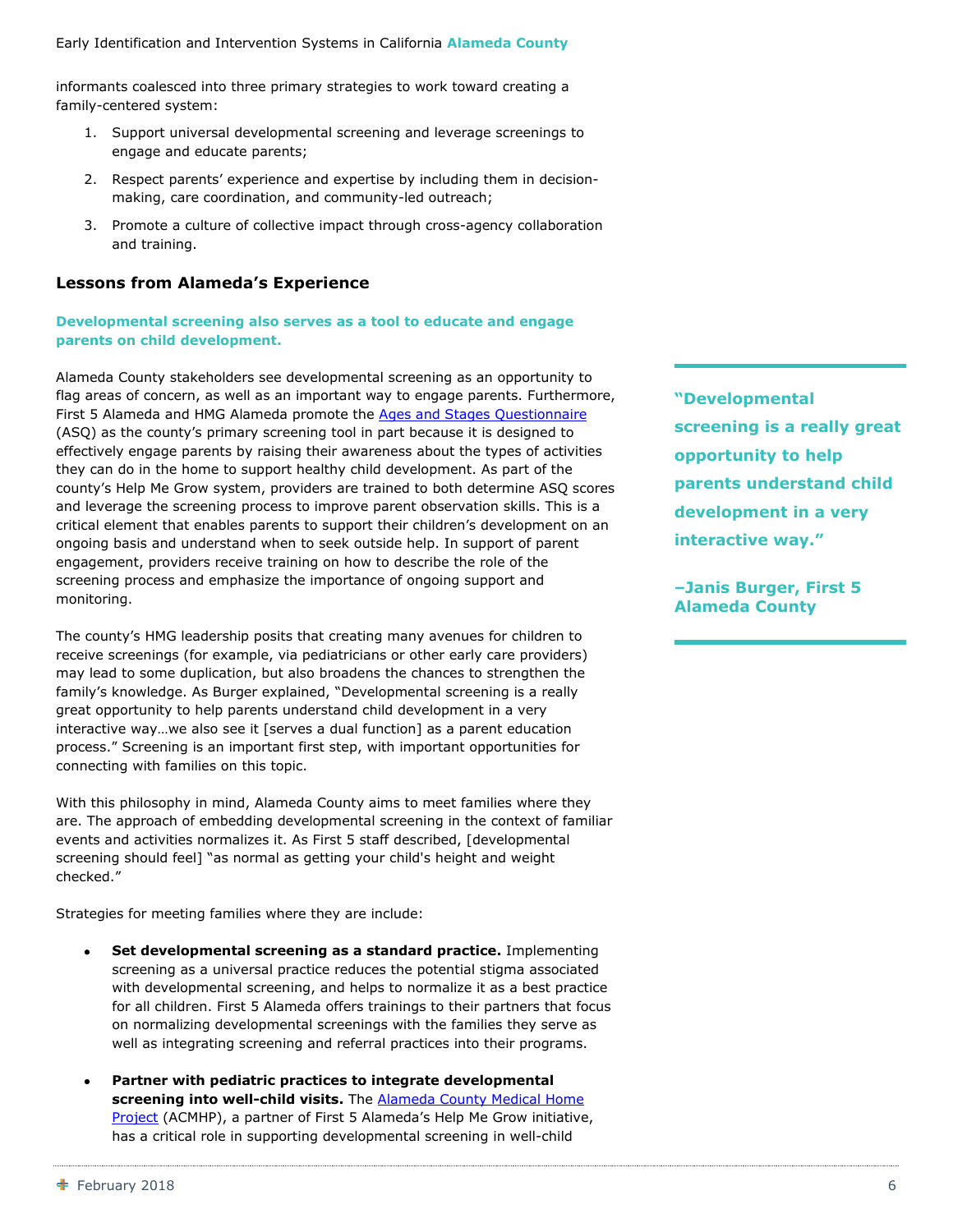visits. ACMHP maintains ongoing partnerships with over 50 pediatric practices in Alameda County. They help practices integrate developmental screenings into well-child visits efficiently and effectively, and ensure that pediatric practices have the information and support needed to make appropriate and timely referrals. Mara McGrath, longtime manager of the program, shared:

*[Pediatricians] appreciate the fact that we come every month. We talk to them, we bring new information. We answer their questions. If we don't know the answer, we find out and get back to them. The followthrough is something they can depend on.* 

In the ten years since the ACMHP started in 2007, the number of children screened has grown from 300 screens in a six-month period to about 1,200 screens every month.

 **Strengthen linkages with early care and education providers.** Through a partnership between the **Quality Rating Improvement System** (QRIS) and Help Me Grow, significant resources have been invested in supporting the integration of developmental screening and follow-up in Early Care and Education settings, which serve as a primary touchpoint with families. For example, [Oakland Unified School District](https://www.ousd.org/) launched universal screening at all its preschool sites starting in the 2017-18 school year, reaching approximately 1,700 families.

#### **Embedding parents as experts strengthens the system of support.**

The diagnosis of a developmental disability or other developmental vulnerability can be overwhelming for any family, and even more so for a family with limited English proficiency. Families who find themselves on the receiving end of a diagnosis must grapple with a multitude of questions: *What does this mean for my child's future? How do I make sure my child receives the support and treatment needed? How will the associated expenses be covered?*

Alameda County leaders recognize the value and expertise parents offer through their lived experiences, and thus have advanced a set of strategies that include:

- **Staffing parents in Early Childhood Mental Health clinics and programs.** Parents who have navigated the complex early intervention system on behalf of their own children are now recruited as paid liaisons to help other families who are new to the process. Margie Padilla, Director of Early Childhood System of Care at **Alameda County** [Behavioral Health Care Services](http://www.acbhcs.org/) commented, "In the past six years or so we've really increased family partnership. Parents are paid and employed by our agencies and they work side by side with the clinicians and the mental health agencies…They help with bridging the family to other services in the community."
- **Recruiting parent champions as ambassadors in hard to reach communities.** Through its Parent Champions program, First 5 Alameda recognizes the value of parents' language and cultural expertise within their own communities. "To reach more families, we're starting a Parent Champions program through Help Me Grow," Loren Farrar, Help Me Grow Administrator at First 5 Alameda, explained. "We're recruiting parents in communities that we're not reaching as well as we would like, and one of the things they'll be able to offer is developmental screening."

#### **Exhibit 1. Embedding Parents as Experts**

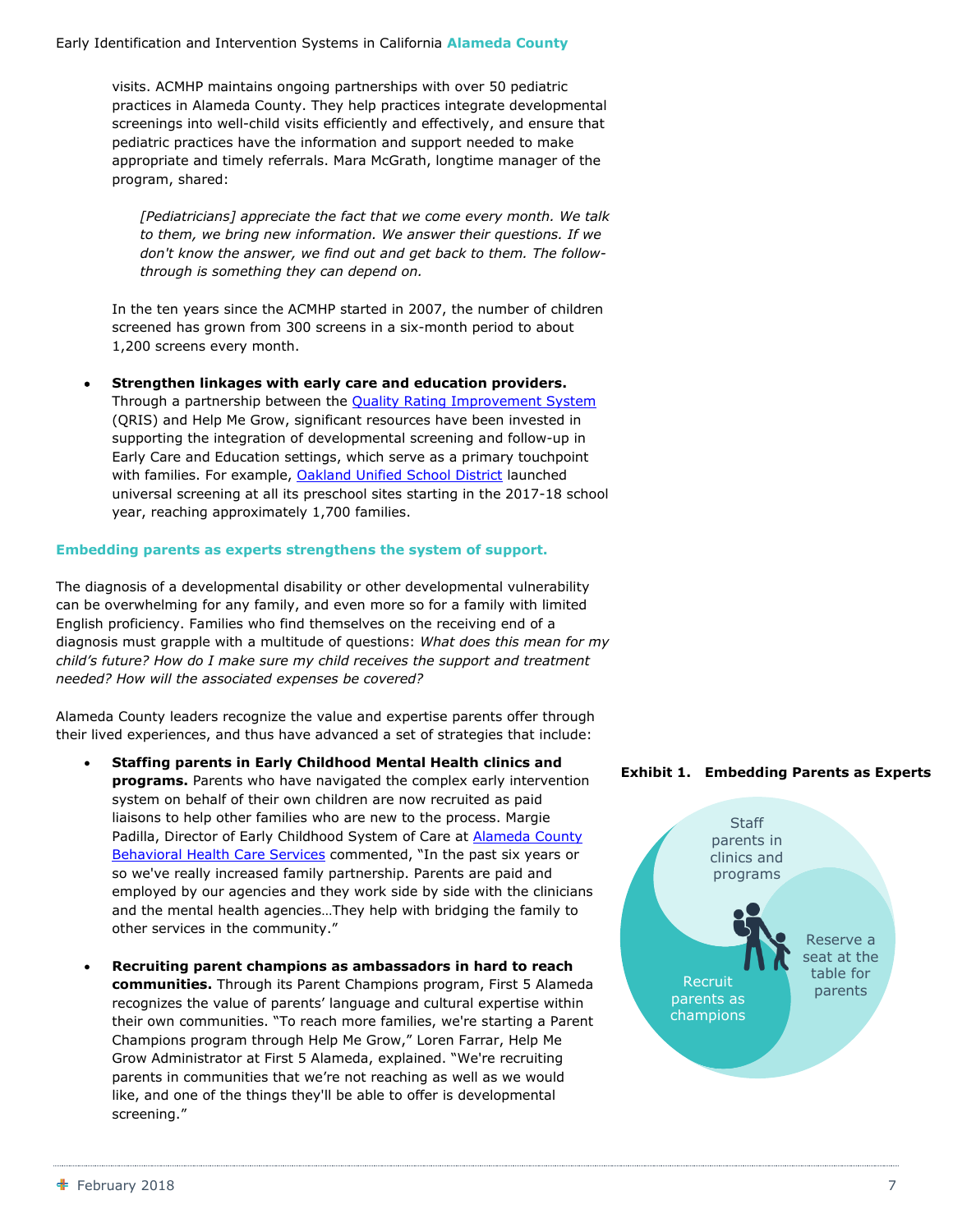**Reserving a seat at the table for parents.** The Help Me Grow Family Advisory Committee is a leadership group that helps ensure outreach to families is relevant, friendly, and culturally appropriate.<sup>12</sup> Through the years, the group has provided valuable insight to inform the work of First 5 and Help Me Grow Alameda. Loren Farrar of First 5 Alameda shared:

> *Parents were receiving developmental screenings with little to no explanation about what it was or how it was being used, and that really influenced how they actually completed those tools. [That insight led to] provider trainings about how you present developmental screening to families, communicating how important it is, and also helping them understand how it is used.*

Despite these successes, some stakeholders commented that there is more work to be done: "Here in the county we are gradually embracing family leadership but when it comes to funding decisions, they're often not at the table," Padilla remarked.

#### **Collaboration on early identification and intervention improves families' experiences.**

Alameda County's early identification and intervention system builds upon a long history of collaboration in support of young children and families. Padilla explained that their willingness to work together stems from a collective focus on children and families and "a shared vision that it makes a huge difference to intervene early."

One critical example of this is the **Alameda County Interagency Children's Policy** [Council](https://www.acgov.org/icpc/) (ICPC), which brings together the departments that affect children the most. Its goal is to "engage in cross-system collaboration by improving communication, developing child friendly policies and initiating systems changes that result in safe, healthy, thriving children."<sup>13</sup> ICPC developed shared indicators so that key leaders work together toward their shared goals: healthy child development, third grade reading success, and high school graduation. Furthermore, as a county leader in early childhood learning and development, First 5 Alameda has continued to promote cross-sector collaboration by convening stakeholders in early childhood education, healthcare, and behavioral health, among others, to identify shared goals and actions on early identification and intervention.

#### **Looking Ahead: Three Wishes for Alameda County's Early Identification and Intervention System**

While Alameda County has made important progress in bolstering their early identification and intervention system, stakeholders were clear that critical work remains around sustained financing, data tracking, and further integrating the system.

**Identify ongoing and reliable funding for early identification and** 

**intervention.** First 5 Alameda County has long filled an early identification and intervention funding gap in the county. However, with the First 5 tobacco tax revenue source continuing to decline, Alameda County, as well as the state of California must plan for an early identification and intervention system that is less

<sup>&</sup>lt;sup>12</sup> [https://www.ccfc.ca.gov/pdf/about/annual\\_conference/sessions/1E-](https://www.ccfc.ca.gov/pdf/about/annual_conference/sessions/1E-%20Systems%20Integration%20that%20Actually%20Works-Help%20Me%20Grow.pdf)

[<sup>%20</sup>Systems%20Integration%20that%20Actually%20Works-Help%20Me%20Grow.pdf](https://www.ccfc.ca.gov/pdf/about/annual_conference/sessions/1E-%20Systems%20Integration%20that%20Actually%20Works-Help%20Me%20Grow.pdf) 13 <https://www.acgov.org/icpc/>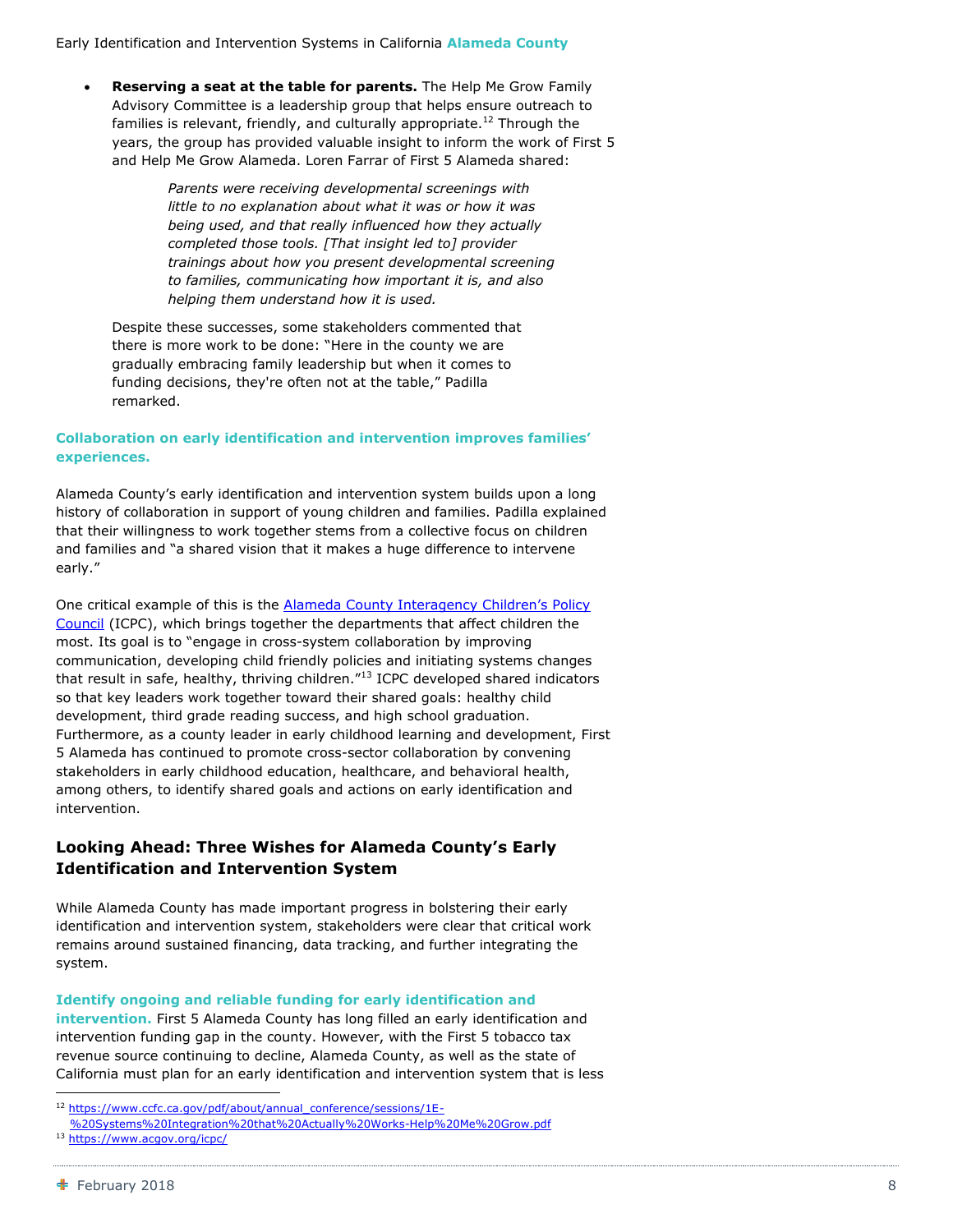reliant on First 5 funds.<sup>14</sup> The early identification and intervention stakeholders in Alameda County would like to see the state take on a greater role in financing developmental screening and early identification and intervention for young children. First 5 Alameda has taken steps to bring in more resources for early identification and intervention by providing the fiscal match necessary to draw down federal funds for Medi-Cal administrative dollars that help fund care coordination and Help Me Grow phone line services. They are also beginning to engage Health Plans as valuable funding partners with a shared interest in prevention and early identification and intervention. Though these steps are both strategic and important, stakeholders note that there will not be enough absent state-level action.

**Improve system integration and streamlining.** First 5 Alameda County, Help Me Grow Alameda, and other healthy child development stakeholders are aiming for a more streamlined experience for families. Two examples highlight the lack of a single interconnected system that addresses early identification and intervention countywide:

- **Mechanisms for communication across early identification and intervention and other preventive service providers.** While preventive social support (e.g., home visiting, child care, playgroups) and early intervention services (e.g., regional centers, school district special education) both support child development, the lines of communication between these two types of service providers are limited. To ensure partners across these systems are engaging with one another, Anna Gruver of **Alameda County Public Health** calls for improvements in workforce and training to help normalize this cross-system communication.
- **Mechanisms to track and share data.** Across the county, many players—Help Me Grow, home visiting programs, and Head Start, among others—conduct developmental screening. Data tracking and sharing is limited, leading to scattered and inconsistent records for children and potentially disjointed follow-up for families. Without such tracking, the number of children screened across the county remains unknown and public health leaders cannot use data to identify unmet community needs and gaps in access to services. County leaders dream of a countywide developmental screening registry. Without more widespread buy-in and participation in an early identification and intervention system across sectors, funding, and perhaps policy mandates, centralized data reporting remains an aspiration.

**"A goal is to better integrate all of the screening happening in our county…[so we can] better understand what's happening as a countywide screening system."**

**–Loren Farrar, First 5 Alameda County**

-

<sup>&</sup>lt;sup>14</sup> In November 1998, California voters passed Proposition 10, the "Children and Families Act of 1998" initiative. The act levies a tax on cigarettes and other tobacco products to provide funding for early childhood development programs. The dollars available under Proposition 10 continues to decline over time as demand for cigarettes and other tobacco products wane. For more information, see [http://first5association.org/about-first-5/overview-of-proposition-10/.](http://first5association.org/about-first-5/overview-of-proposition-10/)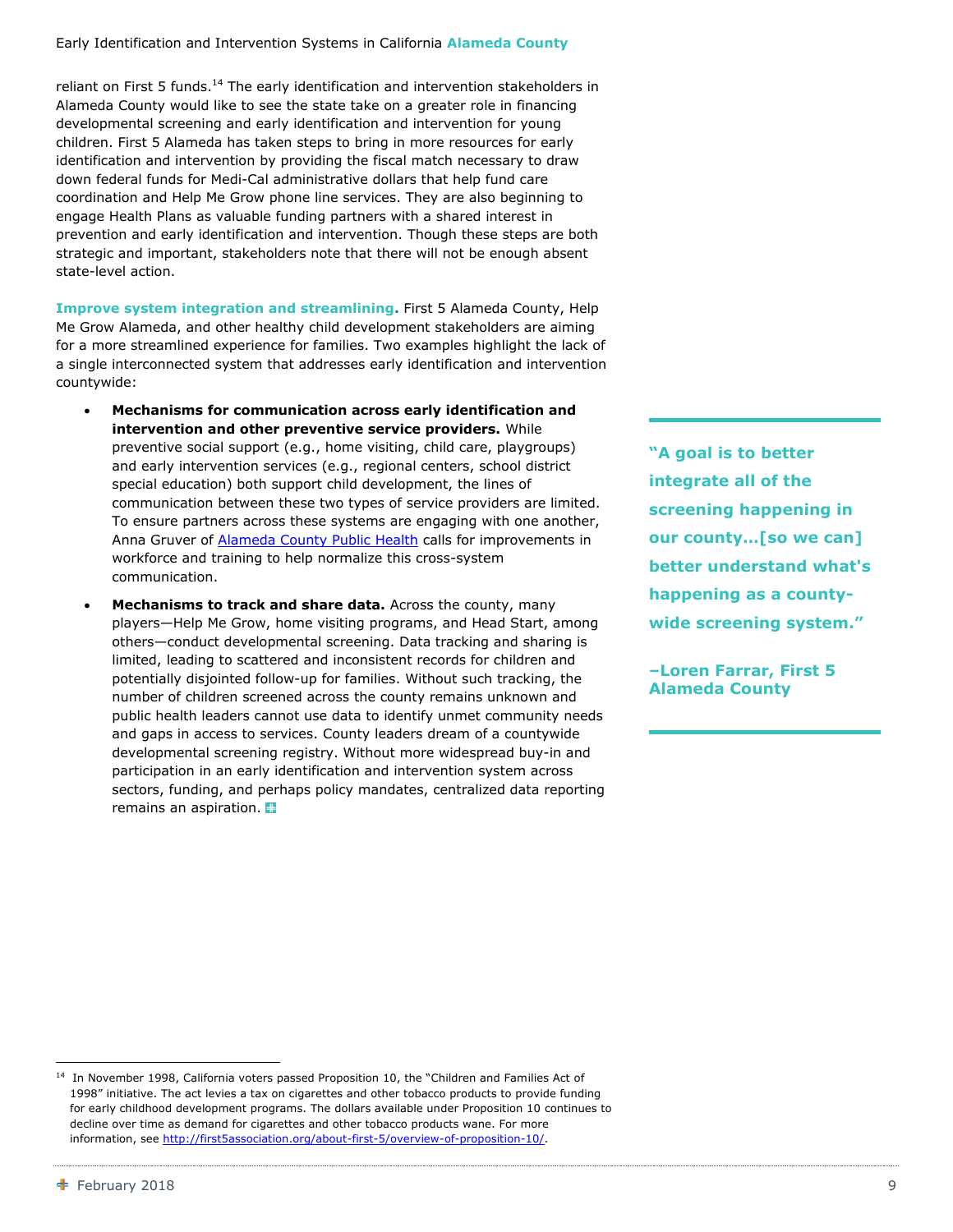## <span id="page-11-0"></span>**Coordination from the Ground Up**

### San Diego County

San Diego County is the largest of the three counties in this study, with a population of 3.2 million people of which about 210,900 are children under age five.<sup>15</sup> Nearly half of its child population is Latino.<sup>16</sup> It is among the top 10 largest counties in the state, spanning over 4,000 square miles<sup>17</sup> and includes a mix of both urban and rural communities.

San Diego County's approach to their early identification and intervention system is *Coordination from the Ground Up*. While not originally envisioned to take on this role, [Healthy Development Services](http://first5sandiego.org/healthy-development-services/) (HDS) in San Diego has played a crucial role in ensuring system-level coordination of services and resources, as well as family-level connections to services and supports. HDS has been able to take on this role due to the trust and relationships that they built in their early work—the relationships that they built from the ground up—and the model's foundation in community-voiced needs.

#### **A History of Partnership in Healthy Development**

From its inception, [First 5 San Diego](http://first5sandiego.org/) built its approach to investing in children on partnership—an element of the county's expanded early intervention system that continues to stand out today. First 5 county commissions were established across California in 1998, founded on a commitment to children's health and education, and the comprehensive programs needed to achieve early childhood outcomes.

Through a community planning process, early intervention came into sharp focus as a high priority need in San Diego County in 2006. In response, First 5 San Diego sought a community partner to establish the **Healthy Development Services (HDS)** initiative, a model designed to fill a gap in developmental and behavioral services for children with mild to moderate delays. The initiative was grounded in a review of national programs, as well as key insights from the diverse stakeholders who participated in the community planning process. One of these key stakeholders, the **[American Academy of Pediatrics-California Chapter 3](http://www.aapca3.org/)** (AAP-CA3) was selected through a competitive process and became First 5 San Diego's partner in early intervention. AAP-CA3's commitment to children and families motivated them to take on this new role and they put together a team with program management, evaluation, clinical knowledge, and technical assistance expertise.

In the first years of HDS, AAP-CA3 was tasked with: (i) assessing the existing services (e.g., federally funded services at the Regional Center and schools under the Individuals with Disabilities Educational Act [IDEA]); (ii) identifying gaps; and

#### **San Diego County Key Informants**

- American Academy of Pediatrics, California Chapter 3 (Pradeep Gidwani)
- First 5 San Diego (Gloria Corral-Terrazas)
- Pediatrician Partners (Nathan McFarland, Marsha Spitzer)
- Rady Children's Hospital (Kristen Gist)
- San Diego County Office of Education (Evette Callahan, Lucia Garay)
- San Diego Regional Center (Terri Cook-Clark)
- YMCA Childcare Resource Service (Kim McDougal)

1

<sup>&</sup>lt;sup>15</sup> U.S. Census Bureau, 2011-2015 American Community Survey 5-Year Estimates.

<sup>&</sup>lt;sup>16</sup> California Dept. of Finance, Race/Ethnic Population with Age and Sex Detail, 1990-1999, 2000-2010, 2010-2060; U.S. Census Bureau, Current Population Estimates, Vintage 2015 (Jun. 2016) via kidsdata.org.

<sup>&</sup>lt;sup>17</sup> California State Association of Counties, see:<http://www.counties.org/pod/square-mileage-county>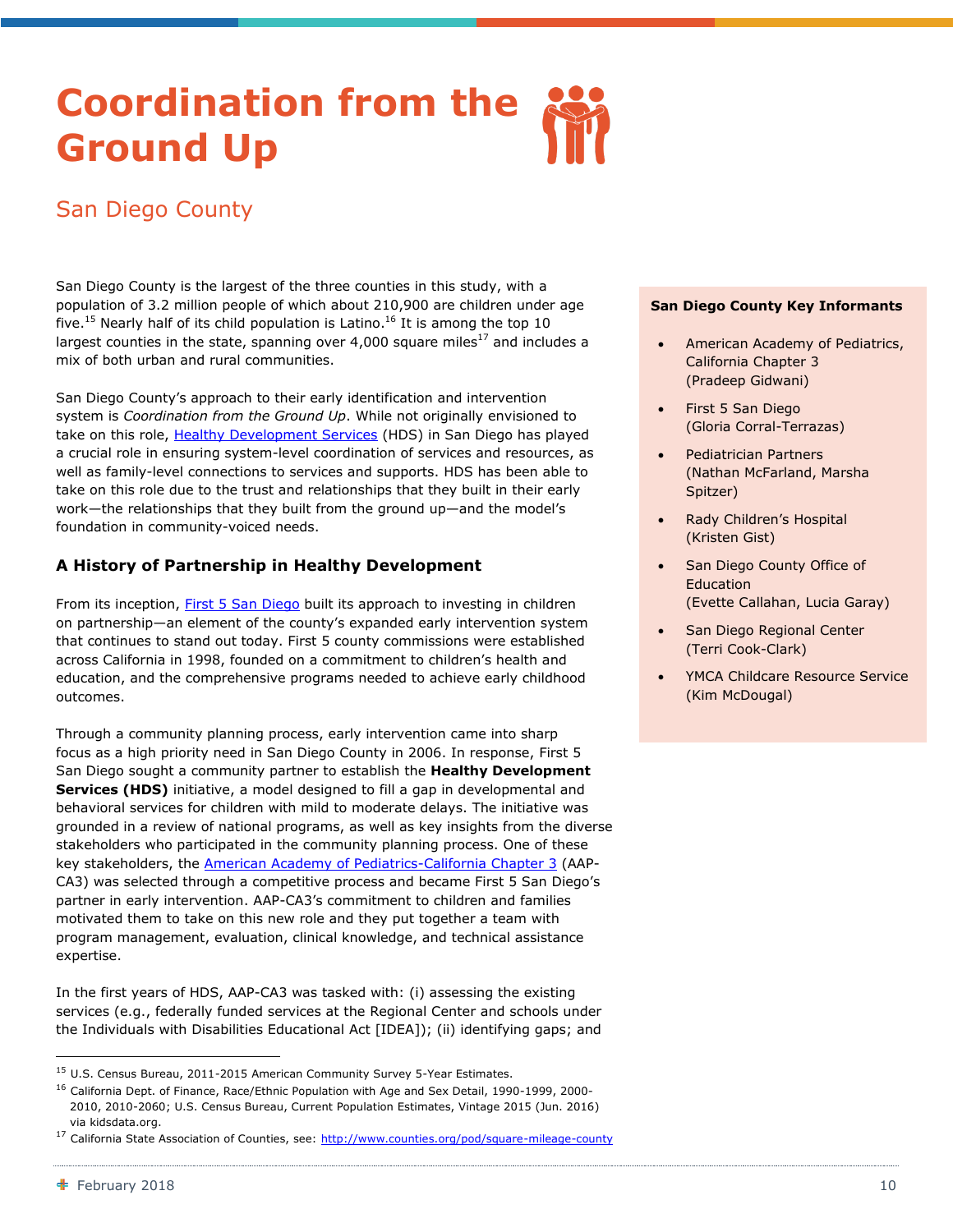(iii) implementing a new set of services that reached children with mild to moderate developmental and behavioral concerns. Through this work, AAP-CA3 created an extensive network of community partners with whom referral guidelines were established, joint training was implemented, and activities were coordinated at the family and system levels. San Diego's countywide system of care uses a regional approach led by four local organizations, called *Regional Service Network Leads*. <sup>18</sup> These organizations each coordinate local networks of providers that conduct developmental and behavioral screenings, assessment and treatment, provide parenting education, and connect families to services. The system also includes supports for health providers and early educators in the community, such as trainings on the use of screening tools and methods to support the identification of mild to moderate delays early. Recognizing the need to go beyond screening and assessments, First 5 San Diego funds treatment services for children.

First 5 San Diego also partnered with the county's Behavioral Health Services [Division](http://www.sandiegocounty.gov/hhsa/programs/bhs/) to launch [KidSTART](https://www.rchsd.org/programs-services/kidstart/) (Screening, Triage, Assessment, Referral and Treatment), which was established in 2010. KidSTART has two components, KidSTART Mental Health Clinic and KidSTART Center, both operated by Rady Children's Hospital. Service providers at these centers support children under age six who have complex needs in multiple areas of life. The San Diego Regional [Center](http://sdrc.org/) provides services for children who qualify under the IDEA definition of special needs, as well as support for those in the child welfare system. Attending to the more severe developmental needs, KidSTART and the Regional Center are a critical component of San Diego County's early intervention system.

#### **Key Ingredients of a Coordinated System**

Over time, HDS has taken on a lead role in ensuring coordination at the system and family level. Key ingredients to their success include:

- **Building trust from the ground up, with families at the center.** HDS first engaged system partners to ensure families received the care they needed—they had a clear, common, and measurable goal. This work set the stage for system coordination across agencies and providers.
- **Adopting a consistent framework takes years of work, and it is worth it.** A consistent framework is critical to ensuring that no matter where children are in the system, they receive the same level of care. Beyond training and capacity-building, it requires the buy-in of providers working with families and, potentially, deep culture change.
- **Long-term support of system coordination.** AAP-CA3 emphasized the importance of First 5 San Diego's long-term commitment to funding HDS and supporting the broader system. Longterm funding enabled AAP-CA3 to plan and build relationships. As Pradeep Gidwani of AAP-CA3 asserted, "It is hard to fund something for a decade, and it is transformational when you do it."

#### **Taking the Lead on Coordination**

An important feature of San Diego's Healthy Development Services (HDS) is its role as a coordinating entity, both in terms of coordination of care and support at the family level, and coordination across agencies and providers at the system level. Through its community planning process, First 5 San Diego saw coordination as the key to meeting the needs of children and families. Their hope was that HDS would streamline services and referrals for families, ease the process for providers, and

1

<sup>&</sup>lt;sup>18</sup> The four Regional Service Network Leads are Family Health Centers of San Diego, Rady Children's Hospital, Palomar Health, and South Bay Community Services.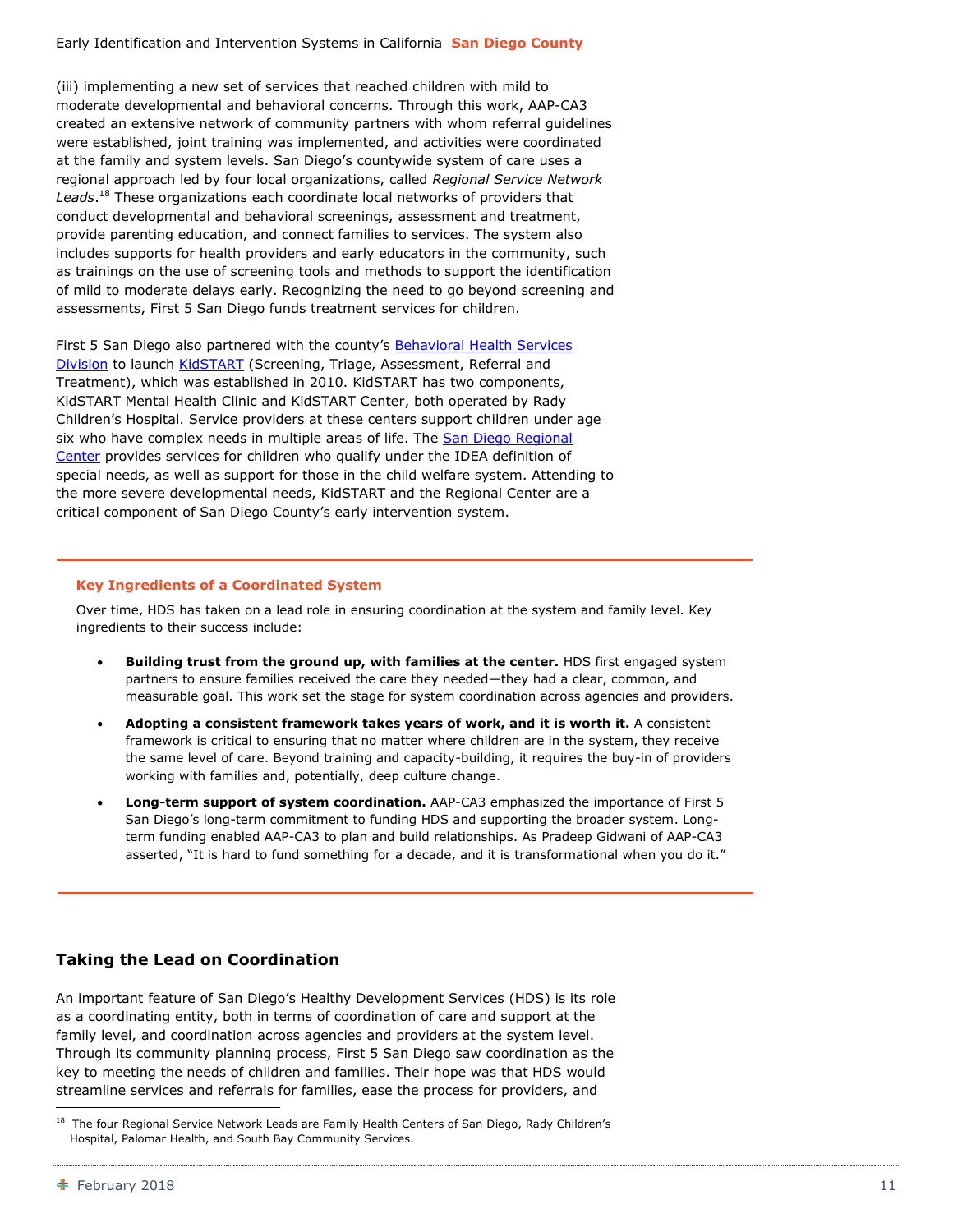identify gaps in the system of care. Gloria Corral-Terrazas, Assistant Executive Director of First 5 San Diego, emphasized care coordination as the vital link between screening and services, stating:

> *One of the biggest takeaways from our experience is the critical role that care coordination plays for families—not just [informing the families of] the services that are available, but ensuring that there is that continuity and follow through. [Concerted efforts to ensure those linkages happen] is really what makes the difference of whether or not a family shows up to their appointment and continues to come back for treatment.*

Furthermore, a mechanism for greater coordination is critical to meeting the increasing need for developmental screening and early intervention. Pradeep Gidwani, Medical Director of the Healthy Development System and First Steps explained:

> *We have increasing unmet developmental and behavioral needs, yet we have no increase in treatment services. That's where First 5 San Diego has been incredibly thoughtful and innovative in sticking to a strategic plan, and it has carved out, and held to, a long-term vision. It goes beyond the development of specific services, but strengthening the entire system.*

The majority of developmental screenings are conducted in pediatrician offices and preschools through HDS and First 5 San Diego's [Quality Preschool Initiative,](http://www.sdcoe.net/student-services/early-education/Pages/san-diego-quality-preschool-initiative.aspx) which is led by the [San Diego County Office of Education](http://www.sdcoe.net/Pages/Home.aspx) (SDCOE). With AAP-CA3, Regional Service Networks, and First 5 San Diego's collaborative partnership, HDS brings together the relationships and know-how of three critical groups supporting developmental screenings and early intervention—pediatricians, early educators, and community-based organizations. Though HDS originally started as an effort to coordinate care for children with mild to moderate need, the trust and relationships HDS built over time with agencies and providers in the broader system has positioned it centrally to support systems coordination as well.

#### **Lessons from San Diego's Experience**

#### **Addressing mild-to-moderate delays pays off.**

First 5 San Diego looked to HDS as a platform for cross-sector partnership aimed at addressing mild to moderate developmental delays. This was a critical population whose life trajectory could be changed with early identification and intervention by addressing those developmental and behavioral delays early, these children could be in a much better position to enter kindergarten ready to learn and succeed in school. As many communities had experienced, children with mild to moderate needs were not consistently identified and connected to the support that they needed. To address this gap, San Diego built a system of support with HDS as the coordinating entity between health, education, and community agencies. This partnership enabled San Diego to identify children with mild to moderate concerns and address them early on. As pediatrician Marsha Spitzer shared:

*[Our partnership with] HDS has been incredibly successful because, instead of those problems getting to be larger problems as kids get older, and then not truly being diagnosed or recognized until they are in Head Start or pre-school or kindergarten, those issues are being picked up on at 12 months, 18 months, or two years of age. A lot of those kids will come back to the normal developmental trajectory because of intervention early on, and that's because of HDS.*

#### **Normalizing Developmental Screening**

In their efforts to ensure that all young children receive a screening, San Diego has adopted a number of strategies to normalize the practice.

- **Instead of "screening," say "developmental check-up."** This frames screenings as something every child should complete regularly.
- **Make the process feel familiar by considering language and culture.** By connecting to personal experiences and native languages, the process feels less foreign. Diversity and cultural competence make a big difference. Home visiting services are one setting where families may feel more comfortable completing screening.
- **Instill confidence that identified needs will be supported and addressed.** By proactively helping families with connections, they are more likely to see it as typical course of action than a daunting uphill battle.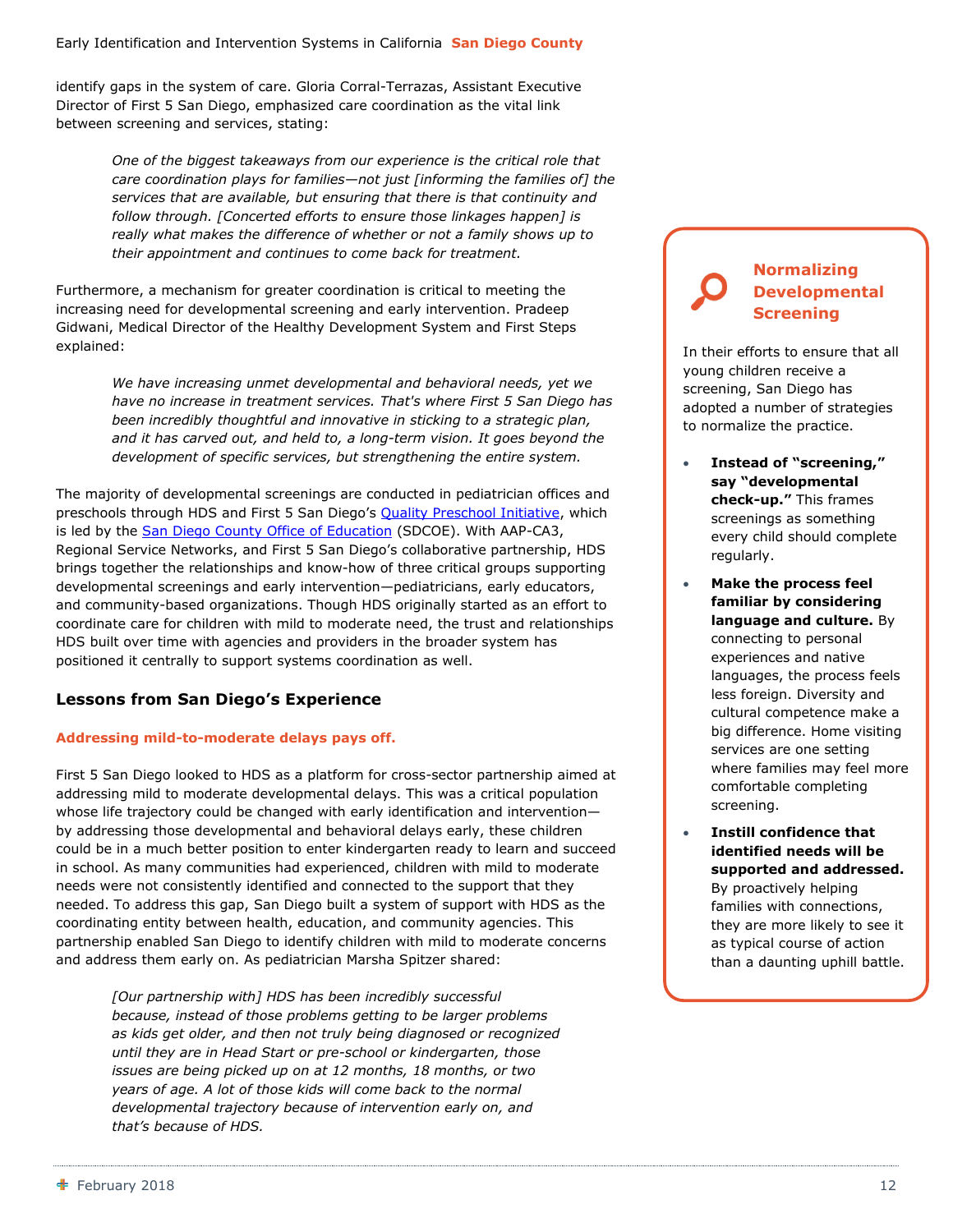Through a broad-based network of partners, HDS connects children and families to services. Kim McDougal, Executive Director of the [YMCA Childcare Resource](https://www.ymca.org/community-support/childcare-resource-service)  [Service,](https://www.ymca.org/community-support/childcare-resource-service) described HDS as "a really comprehensive system where families can access parenting classes, they can access behavior coaching, they can access occupational therapy, physical therapy, speech therapy, a wide range of support for their children that have mild to moderate behavior concerns or developmental concerns."

#### **Maintaining active and ongoing coordination across health and early education can expand and sustain screening efforts.**

HDS has strong relationships with both health providers and First 5 San Diego's network of community partners. This broad-based network enables extensive outreach to families and referrals for children with developmental and behavioral concerns—including screenings. The majority of developmental and behavioral screenings in San Diego County are conducted in pediatricians' offices and preschools, in many cases through HDS and the Quality Preschool Initiative (QPI) (Exhibit 2). As initiatives of First 5 San Diego, HDS and QPI are both committed to the importance of early identification and intervention, with developmental screening as an important tool in this work. All preschool children in QPI classrooms are screened, and HDS offers screenings through regional partners and other community settings at no cost to families.<sup>19</sup> As Garay explained, "[SDCOE and HDS] have these joint meetings to make sure that we are not missing any children and refine how we are referring to each other within regions—that every preschool provider knows who their clinics and referral resources are within their neighborhoods." Garay also noted that these meetings help "districts to understand where children are [in the] years prior to pre-school or kindergarten." For example, recent efforts include plans to bolster developmental and behavioral supports in hard-to-reach populations such as children who are in foster care or are homeless.

Close coordination within and across sectors is critical to the financial sustainability of this work. "The only way that we can [financially] continue to operate these [early intervention supports in] early education programs is to be more collaborative," Garay remarked. "It's leading to joint professional development, joint use of facilities, and eventually naturally-occurring inclusive practices."

#### **Connecting families to the right services and the right stream of funding requires cross-agency collaboration.**

A notable feature of San Diego County's expanded early intervention system is the level of coordination and collaboration that goes into referrals for children with identified needs. The referral process matches children to services based on their identified level of need as well as their eligibility for coverage—based on provider and health insurance requirements—across the many early intervention partners. HDS connects children and families directly to support services (such as family support groups and workshops), treatment, or therapy as needed—including a broad range of services offered by the Regional Center. As pediatrician Nathan McFarland highlighted, this referral system funded by First 5 San Diego, "allows us to say, 'Regardless of what the patient's funding status is, this kid will get services.'"

#### **Exhibit 2. Children Screened and/or Receiving Services, First 5 San Diego**

|                            | <b>Children</b> |
|----------------------------|-----------------|
| Developmental Concerns     |                 |
| Screened                   | 17,913          |
| Identified with            | 2,397           |
| concerns                   | 5,053           |
| Received treatment*        |                 |
| <b>Behavioral Concerns</b> |                 |
| Screened                   | 10,558          |
| Identified with            | 1,381           |
| concerns                   | 2,781           |
| Received treatment*        |                 |

*\* Includes children referred by providers not funded by First 5 San Diego.*

Source: [First 5 San Diego 2017 Annual Report](http://first5sandiego.org/wp-content/uploads/2017/12/F5-0067-2017-Annual-Report_12p2.pdf)

<sup>&</sup>lt;sup>19</sup> Families with young children ages 0-5 are most commonly connected to HDS through their health providers or by reaching out to HDS on their own. Families with preschool-age children may also be referred to HDS through their early care and education providers, including First 5 San Diego's Quality Preschool Initiative.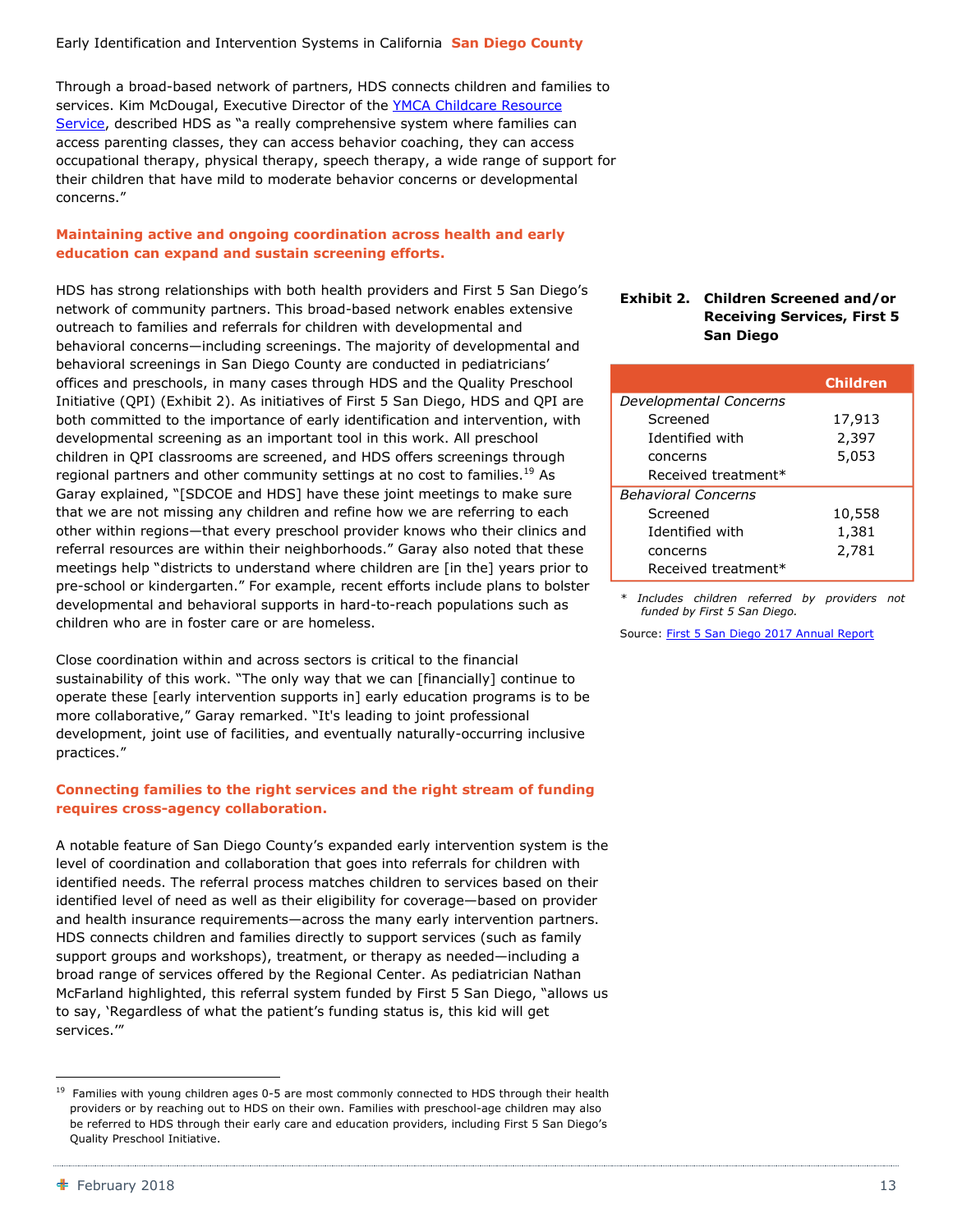San Diego County's ability to make these connections is a product of the collaborative efforts of First 5 San Diego, AAP-CA3, Regional Service Network Leads, San Diego County Office of Education (SDCOE), the Regional Center, and others. Evette Callahan of SDCOE commented, "Our partnership with HDS…is something that we actively work on because we know that [by] working together we can do more for our families."

Their dedication to collaborating with one another in support of children and families has made a difference. As pediatrician Marsha Spitzer explained, "What has been a huge advantage is that we have been able to connect families with community partners without having to do all the research ourselves to find them, because someone else has already done that." Nathan McFarland, another pediatrician partner, added, "Trying to figure out what resources are available in the community, screen our patients, and get them appropriately plugged in is really our goal. However, it is a challenging one. That is one of the reasons why [the role of] HDS is really important." HDS reports that approximately 15 percent of their program funding has been dedicated to care coordination over the past eight years, enabling a clearer focus on connecting families with the services they need.

#### **Looking Ahead: Three Wishes for First 5 San Diego's Early Intervention System**

**Secure funding to support the system of care.** The HDS system has relied on sole funding from First 5 San Diego, which has made San Diego County's expanded early intervention system what it is today. As First 5 funding across California decreases,<sup>20</sup> stakeholders recognize the need for fiscal diversification. They are also aware that their successful model cannot be replicated without strong and sustained investment, and see a role for public funding and a greater level of commitment across the state to meet the need for early intervention. A number of key informants raised ideas for additional funding streams, including incorporating system costs into the county Health and Human Services budget, exploring the use of marijuana tax dollars, and childcare subsidies.

**Outreach to families through childcare and home visiting.** Key stakeholders across sectors in San Diego are increasingly reaching families outside of medical settings—this approach has the potential to normalize conversations about early childhood developmental and behavioral health, as well as bolster parent capacity to support their children's development in their everyday lives. As Terri Cook-Clark, of the San Diego Regional Center, explained:

*We want to coach the family in how to work with their child, not just [during] the one hour that the therapist is there, but all the other days and hours during the week. That is most effectively done in the home, where the child and parent spend most of their time.*

Work is underway to integrate services into settings where children and families spend most of their time. One First 5 San Diego project is training 40 family childcare providers throughout the county to use screening tools. YMCA Regional Childcare Services' McDougal reports that they are "really trying to get the childcare community engaged in talking to parents about screening, the importance of screening, and building it into their [family providers] standard practice."

**"Trying to figure out what resources are available in the community, screen our patients, and get them appropriately plugged in is really our goal. However, it is a challenging one. That is one of the reasons why [the role of] HDS is really important."**

**–Nathan McFarland, Pediatrician**

-

<sup>&</sup>lt;sup>20</sup> In November 1998, California voters passed Proposition 10, the "Children and Families Act of 1998" initiative. The act levies a tax on cigarettes and other tobacco products to provide funding for early childhood development programs. The dollars available under Proposition 10 continues to decline over time as demand for cigarettes and other tobacco products wane. For more information, see [http://first5association.org/about-first-5/overview-of-proposition-10/.](http://first5association.org/about-first-5/overview-of-proposition-10/)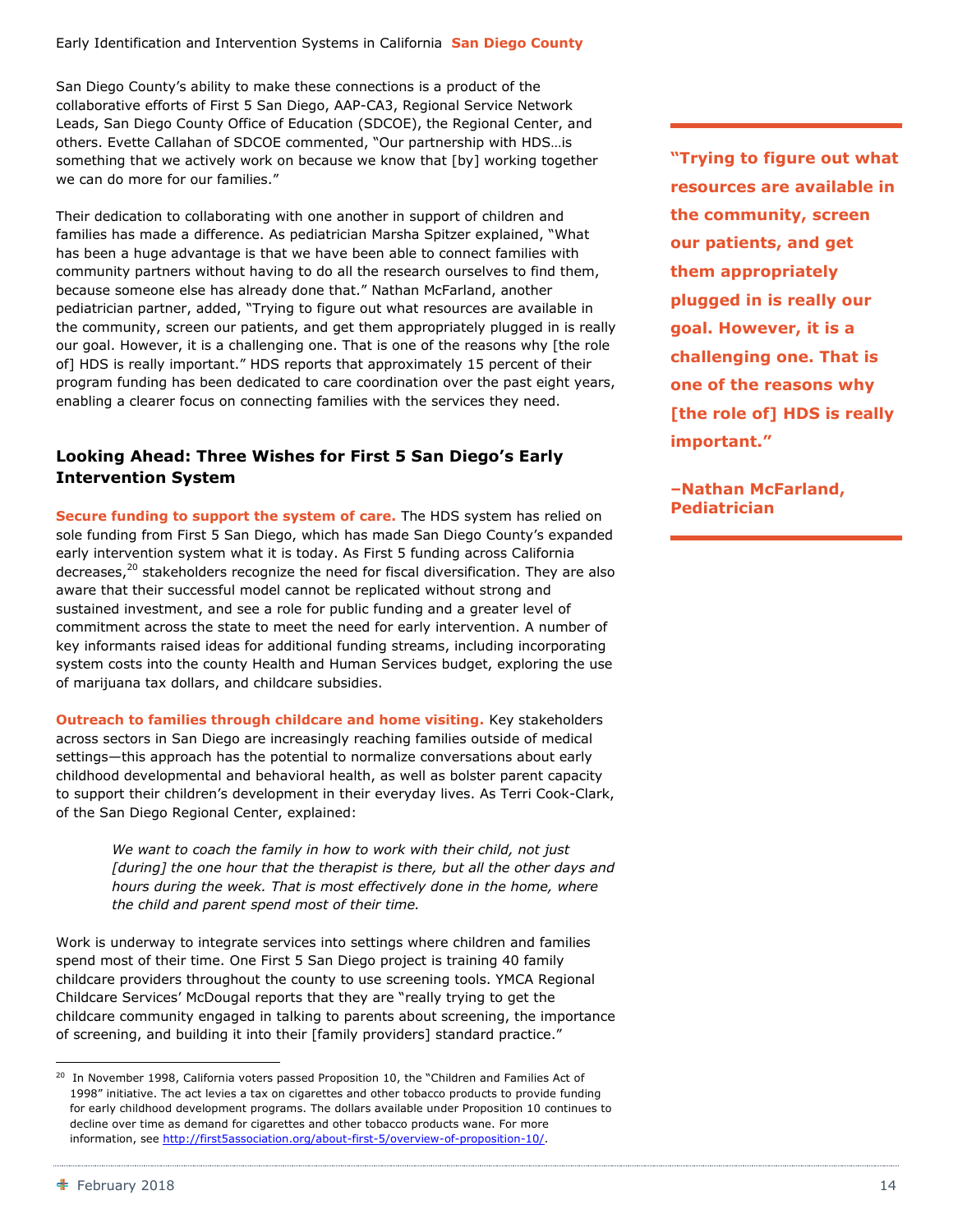**Facilitate communication across data systems.** Numerous respondents agreed that a cross-sector data system would yield benefits for both tracking progress and informing providers about how to best serve children and families. Currently, HDS has a strong record of tracking and using data, and the HDS referral form is compatible with electronic health records systems used by medical facilities, which can streamline referrals. Early educators in the Quality Preschool Initiative have a similar record of tracking and monitoring child-level data. However, these two data systems are separate. Both data systems support capacities and reporting requirements that are specialized for each sector, and there is no clear and easy way for the data systems to communicate with one another. Despite the challenges, stakeholders see promise in a more integrated data system to support cross-sector coordination and, importantly, to help families navigate and understand a highly complex system of care.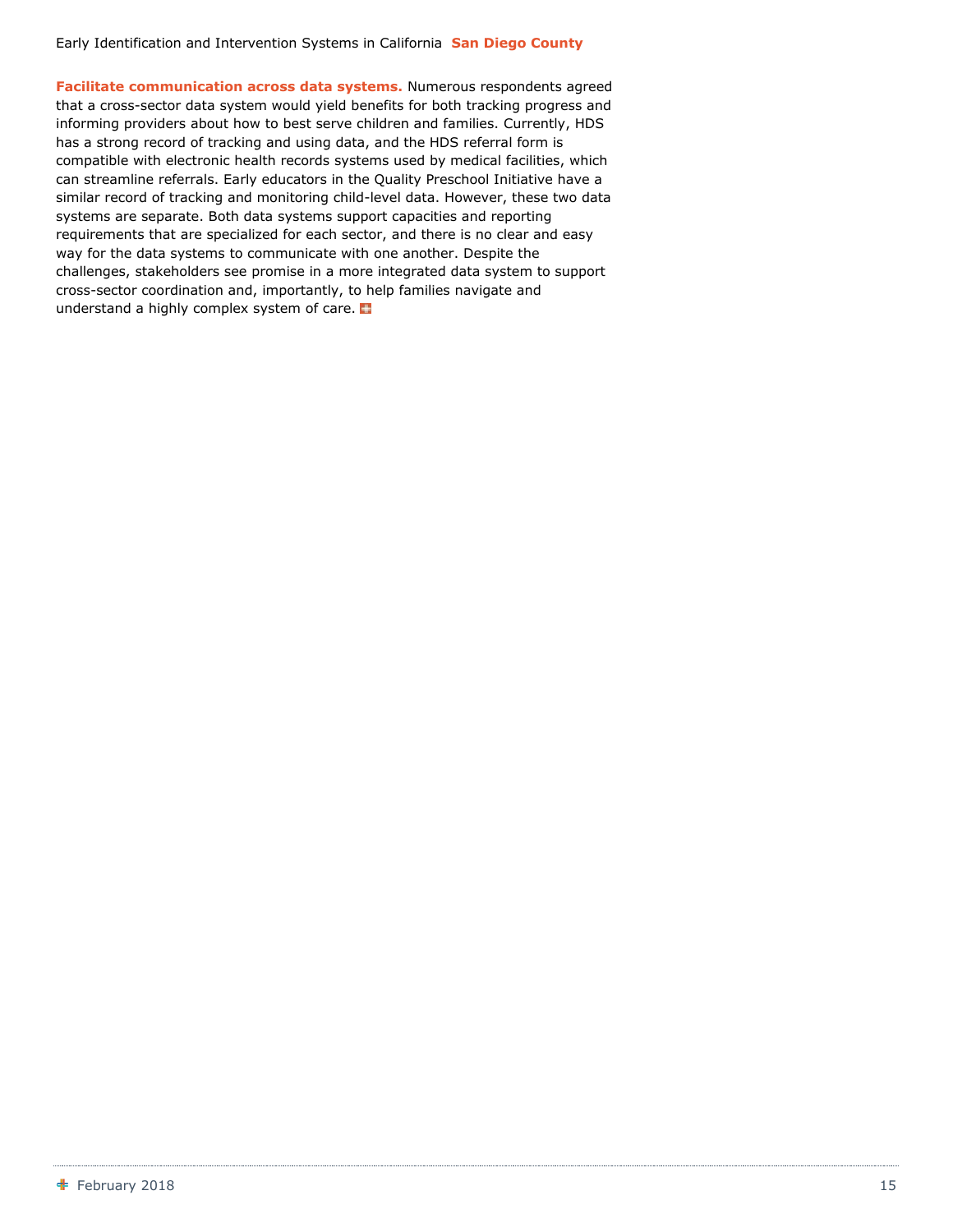### <span id="page-17-0"></span>**Starting with Services**

### Santa Clara County

Santa Clara County, the home of Silicon Valley, has a population of 1.9 million people, of which about 122,400 are children under age five. About threequarters of its child population is represented by children of color, with 36% Latino and 32% Asian American.<sup>21</sup> The county is mostly urban in the north near Palo Alto and Mountain View, and rural in the south, extending beyond the garlic farms of Gilroy.

A key theme to Santa Clara County's approach is *Starting with Services*—the systems work of this county started with building out its capacity with regard to service coordination and intervention. The experiences of Santa Clara County speak to the role of each county's unique context—the priorities, energy, and relationships that exist in each county set the stage for this work.

#### **An Early Identification and Intervention Call to Action in Santa Clara**

Santa Clara County's early identification and intervention system changed dramatically in 2004, when the new [Mental Health Services Act](http://www.dhcs.ca.gov/services/mh/Pages/MH_Prop63.aspx) (MHSA) allocated tax revenue to improve the behavioral health system across California. In Santa Clara County, the MHSA spurred the county's [Behavioral Health Services](https://www.sccgov.org/sites/bhd/Pages/home.aspx)  [Department](https://www.sccgov.org/sites/bhd/Pages/home.aspx) to work with [First 5 Santa Clara County](https://www.first5kids.org/) (First 5) to convene a series of discussions on the mental health needs of families and young children. The conversations yielded a shared awareness that young children and their socialemotional development needed attention, particularly in the areas of early identification and intervention. Nancy Pena, a behavioral health consultant and former Director of Mental Health Services at Santa Clara County, shared, "Whether in childcare, healthcare, or behavioral health, we wanted to build on the competencies of the [existing] system, and that led to [a desire to] build out a continuum of service."

In response to the call to action, First 5 partnered with the Behavioral Health Services Department (BHSD) in 2006 to launch the **[KidConnections Network](https://www.first5kids.org/health/behavioral-health) (KCN)** to establish an assessment and early intervention system of care for children ages 0-5. The aim was to implement screening, assessment, and early intervention services for young children within a network of community-based mental health organizations. Providing another boost to early identification and intervention as a public priority, the Santa Clara County Board of Supervisors approved a **[Universal Developmental Screening Initiative](https://communityoflearning.first5kids.org/podcast/universal-developmental-screening)** pilot project in 2013 to implement periodic developmental screenings during well-child visits at community health clinics. Furthermore, in 2015, First 5 received formal designation as a **[Help Me Grow California County Affiliate](http://helpmegrowca.org/index.php/help-me-grow-california/statewideexpansion/)** in large part due to KCN and its related call center function. This formal designation identified Santa Clara County's

#### **Santa Clara Key Informants**

- Alum Rock Counseling Center (Patricia Chiapellone)
- Behavioral Health Consulting (Nancy Pena)
- First 5 Santa Clara County (Jolene Smith, Crystal Nava)
- Kidango (Scott Moore)
- Santa Clara County Behavioral Health Services (Sherri Terao)

-

<sup>&</sup>lt;sup>21</sup> California Dept. of Finance, Race/Ethnic Population with Age and Sex Detail, 1990-1999, 2000-2010, 2010-2060; U.S. Census Bureau, Current Population Estimates, Vintage 2015 (Jun. 2016) via kidsdata.org.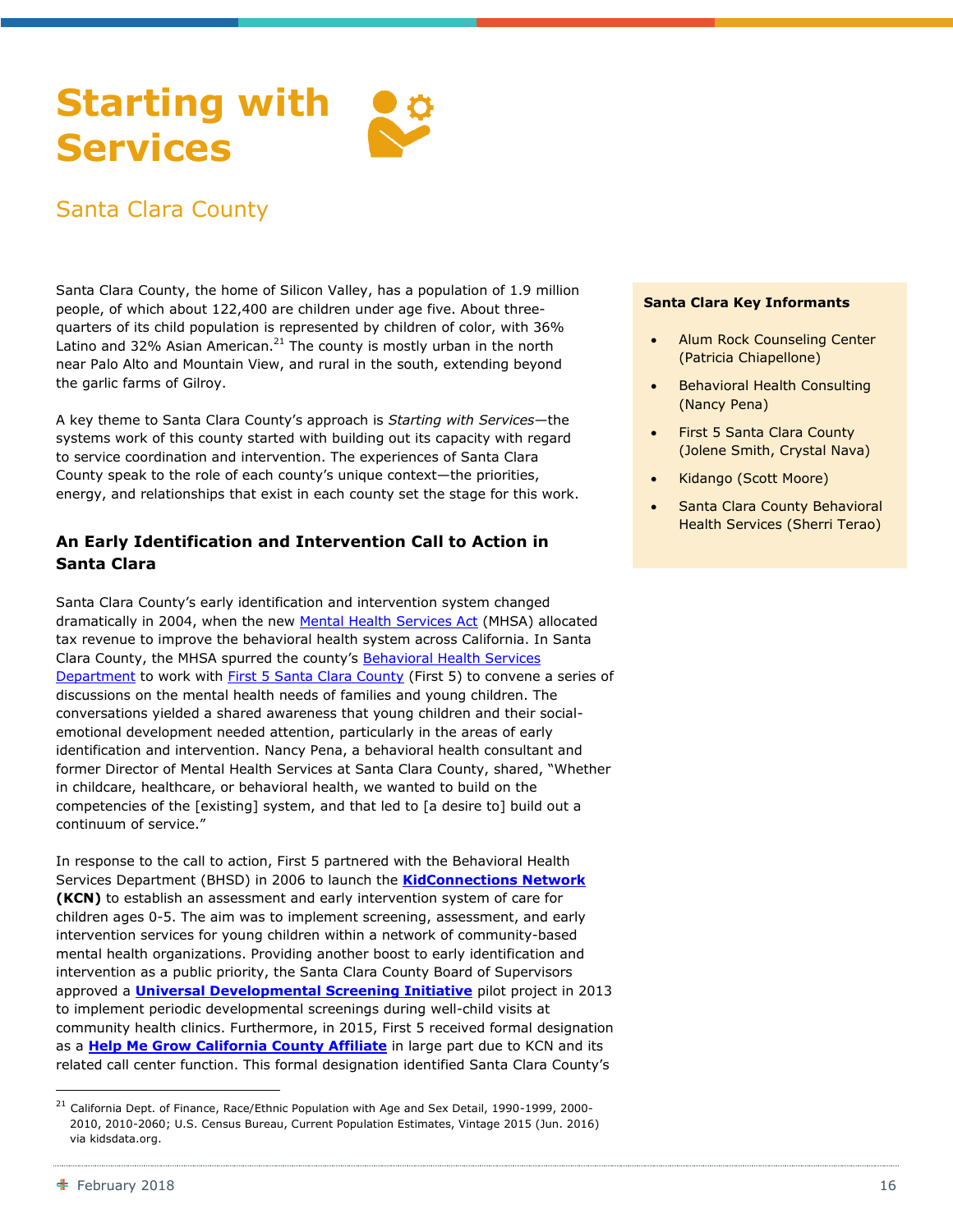approach as one that adheres to the national model focused on healthy child development.

Still active today, KCN conducts developmental screenings, behavioral health assessments, home visitations, and therapeutic intervention services for young children. Depending on the family's needs, KCN also refers families to a range of services and supports such as family resource centers, social services, early childhood education, and other community resources.<sup>22</sup> In fiscal year 2015-2016, these efforts resulted in 17,981 developmental and behavioral health screenings as well as 1,561 referrals to community resources and services, such as family resource centers, school districts, **Early Start**, and the **San Andreas Regional** [Center.](http://www.sanandreasregional.org/)<sup>23</sup>

#### **Why Focus on Services?**

Based on priorities identified by community stakeholders, Santa Clara County placed its initial focus on building capacity within existing services that would bolster treatment and support services for families with children under the age of six. Pena explained that, at the start of this work, "We discovered as we went into pediatricians' offices…this real hesitancy to [conduct more] assessments, because they had nowhere to send the families." They determined that health providers would be more amenable to administering screenings and assessments if they could trust that ameliorative services were available for children and their families. Parents and caregivers, too, were more likely to be engaged in the developmental screening process if treatment supports were within reach.

#### **Lessons from Santa Clara County's Experience**

**Strengthening existing Medi-Cal providers to serve young children enables access to Medi-Cal-funded services.**

Santa Clara County stakeholders recognized early on that if early intervention services were to be accessible to low-income families and communities, they would need to leverage the resources available through their health benefits, which in most cases were their Medi-Cal benefits. The existing network of Medi-Cal eligible community-based mental health providers was an untapped resource for early intervention services for children ages 0-5, yet many did not have the capacity to serve this age group. First 5 and BHSD partnered with De Anza Community College and San Jose State University to develop a set of clinical competencies that would be the basis for this work.

By building the capacity of existing Medi-Cal eligible providers to serve children ages 0-5, Santa Clara County was able to leverage Medi-Cal resources in service of early intervention and treatment. First 5 invested over \$2 million, and working with BHSD, was able to use those funds to leverage an additional \$12 million in Medi-Cal reimbursement.

#### **Building and sustaining early identification and intervention capacity requires long term investment in training.**

First 5 Santa Clara County has continually focused on ongoing professional development and capacity building for KCN partners. The trainings are designed to emphasize evidence-based, parent-child therapeutic intervention models for infants, toddlers, and young children; parent-focused intervention and education

**Exhibit 3. KidConnections Capacity**



<sup>&</sup>lt;sup>22</sup> [www.first5kids.org/health/behavioral-health#kidconnections](http://www.first5kids.org/health/behavioral-health#kidconnections)

<sup>&</sup>lt;sup>23</sup> KidConnections Year-End Evaluation Findings, Fiscal Year 2015/2016, accessed from: <https://drive.google.com/file/d/0B-9kThePSDz7eWYzRkQ3bWRuRnM/view>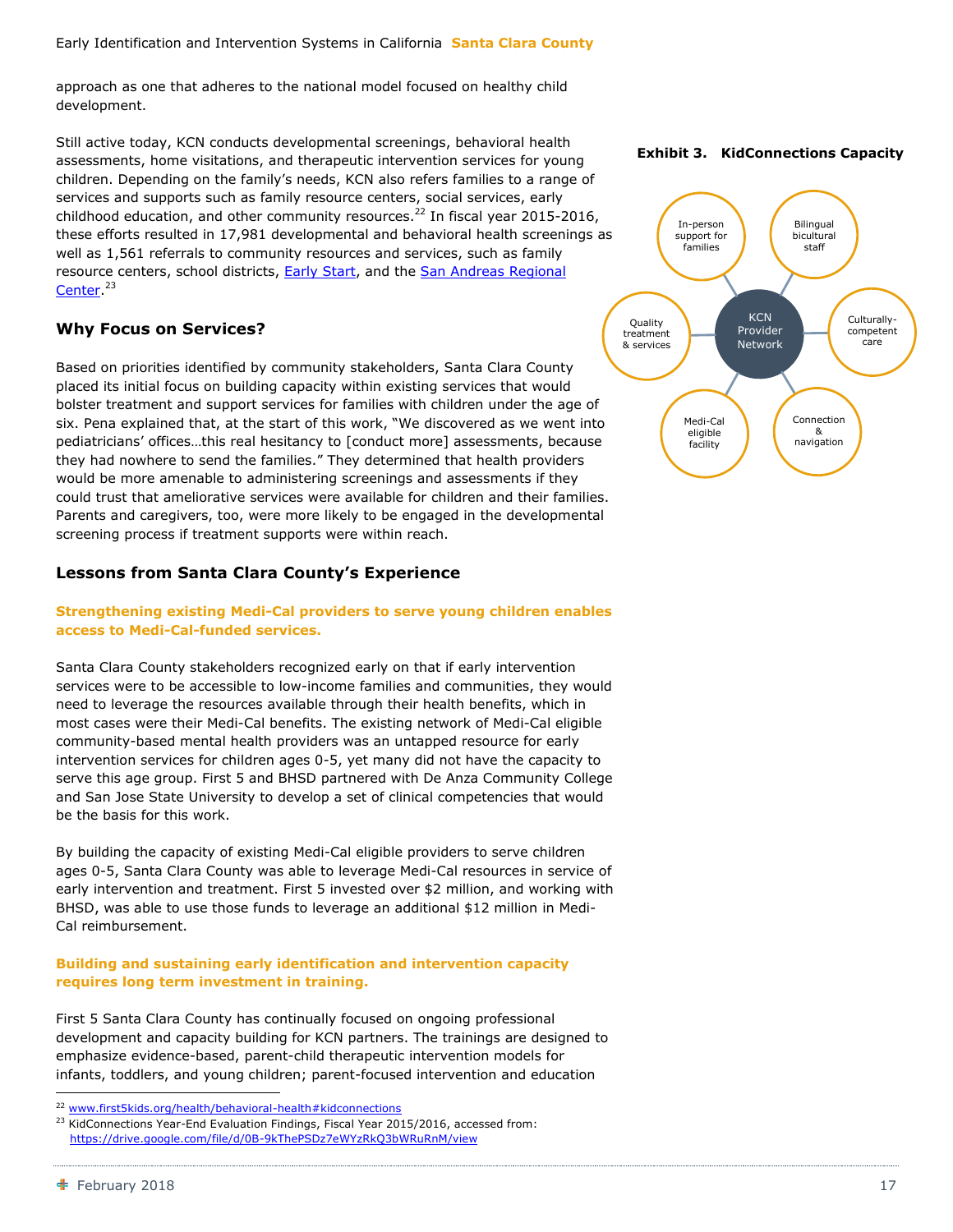programs; and trauma-informed approaches. BHSD, which was administratively responsible for contracting with the KCN providers, conducted trainings as well, creating its Early Childhood Mental Health Training Academy for practitioners who serve children ages 0-5. The 10-month long program provides workforce development and training on mental health competencies for treating young children. Furthermore, First 5 and the BHSD worked closely with KCN providers to develop standards of practice, including the establishment of staffing requirements, practice models, assessment tools, and an outcome evaluation framework. The two agencies support the KCN provider network on an ongoing basis through regular meetings and convenings of executive and program level staff. As Patricia Chiapellone of [Alum Rock Counseling Center](http://www.alumrockcc.org/) commented, "My First 5 teams were among the best trained teams in the agency. [First 5 Santa Clara County] provides excellent training."

In addition to supporting the KCN providers, First 5 led an initiative to train a broader range of community providers through their Family [Resource Centers](http://www.frcnca.org/) (FRCs), early education providers, and social service providers in evidence-based programs to support young children's development. They offered training on a number of topics, including Brazelton Touch Points, Triple P Positive Parenting Program, Early Literacy, and Abriendo Puertas/Opening Doors, and many others.

#### **Coordinating care is critical, and an ongoing challenge.**

Early identification and intervention advocates in Santa Clara County understand that supporting child development involves more than a one-time exchange between a provider and a family. In many cases, families engage with multiple organizations in support of their child's development, and coordination among these organizations improves the likelihood that children are gaining access to the services they need. As Sherri Terao, Division Director at BHSD, described it:

> *Often times families that come into our behavioral health system may also be interacting with other agencies—sometimes housing agencies, sometimes social services agencies, sometimes our First 5 family resource centers. They often have many people involved in their life and at times it's confusing for the families to understand for what function is someone coming in to the home or working with their child.*

Santa Clara County saw a need for greater coordination and communication in support of children and families. Scott Moore, executive director of the early childhood education provider [Kidango](https://www.kidango.org/), commented, "The whole goal is to break down the historic silos and barriers between the different systems that touch the lives of young children." KCN plays an important role in linkage and coordination, and is a resource for health and social service providers, early educators, and families. Its providers offer an integrated suite of services including targeted developmental assessments, developmental home visitation services, home-based therapeutic services, and behavioral home visitation services. KCN also supports referrals and care coordination for children with identified developmental needs, connecting them with FRCs, Early Start, school districts, preschools, and other resources as needed.

Though KCN is an important success, care coordination remained, as Terao noted, "one of the biggest challenges for us." KCN has helped to coordinate referrals in this complex system, but the task of following up with each service referral, let alone coordinating between services, is formidable. "Referrals are happening, but whether or not there are follow ups from that and actual services being provided is the critical question," remarked Moore. The issue will likely require broader

### **Face Time Matters**

Intending to make developmental screening more user-friendly for families, First 5 Santa Clara and Behavioral Health Services jointly piloted electronic screenings for parents to conduct a screening themselves using a phone, computer, or kiosk. The pilot did not turn out as hoped, however. Sherri Terao of Behavioral Health Services explained:

> *We learned [that] having a person present in the clinic who can participate with the parent, help explain the process to them, even walk them through parts of the screening…cannot necessarily be replaced by technology…The relational aspect of the developmental screening is really critical.*

With a new appreciation of the value of face-to-face interaction with parents, the early intervention team decided to make nurses available in the pediatric clinics to assist parents with screenings.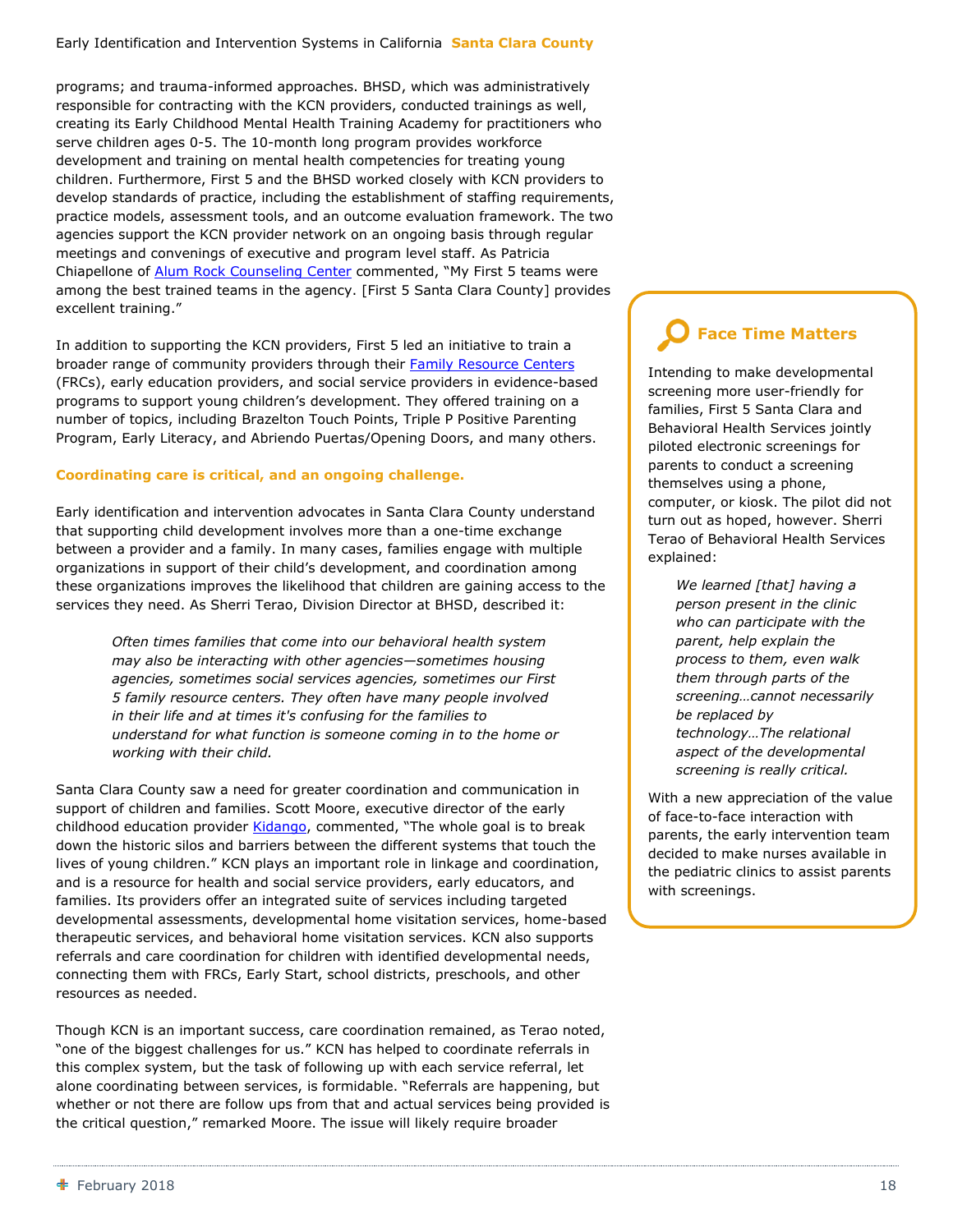solutions at the agency level, with coordinated planning and service alignment across agencies. As Nancy Pena suggested, "A lot of [needed] improvements have to do with systems talking to each other and aligning services and trying to find ways to have more cohesive services available to the public so they're recognizable and not so confusing for everybody who uses them." She pointed to the need for a dedicated local advocacy group to work across agencies on care coordination.

#### **Looking Ahead: Three Wishes for Santa Clara County's Early Identification and Intervention System**

While improving care coordination is an ongoing project, key informants in Santa Clara County spoke of several additional hopes they have for strengthening their early identification and intervention system over the next few years.

**Increase screenings by medical providers.** Although developmental screening is not yet universal in Santa Clara County, the ultimate goal is to periodically screen every child countywide, and to provide early identification and intervention for identified needs. Terao explained:

> *It's important for every parent, regardless of income or eligibility, to be able to have access to developmental screenings so that we can identify ways in which we could support children and their parents at the earliest point when there is some developmental or behavioral concern.*

Stakeholders in the county share similar perspectives on how key stakeholders in the system could work together: preschools would support parents as advocates for their children, medical providers would administer most developmental screenings during well-child visits, and KCN would provide most follow-up services. To bring this dream closer to reality, the focus is now on increasing screenings by health care providers during well visits. Santa Clara County's key players see pediatric practices as the best avenue for achieving universal developmental screening. Because virtually all children visit the doctor, medical providers have access to more children than other types of providers. Crystal Nava of First 5 Santa Clara County reasoned, "When we look at universal [screening], they have to go to the doctor for a well-child visit or physical prior to entering into school [and] prior to entering daycare." A pilot screening project is currently in place at multiple pediatric sites across the county.

#### **Urge private health plans to cover costs of early identification and**

**intervention.** Establishing behavioral health early intervention services through new partnerships with Medi-Cal community-based mental health providers has been a principal achievement to help finance Santa Clara County's early identification and intervention system; including the ability to transition and bill the home visitation model to Medi-Cal. From Santa Clara County stakeholders' perspective, private insurers can also play a role in financing screenings and services. Families with private health plans face costs for early identification and intervention services not covered by their insurance plans. Countywide, nearly three quarters of children (73 percent) are covered by private insurance, while the rest have public coverage.<sup>24</sup> Thus, private insurers could potentially make a major difference in access to screening and services for children in Santa Clara County and statewide—by covering early identification and intervention services. Pena argued that covering the services would be in the health plans' own long-term interest as well, commenting, "All health plans should be spending more time and money investing in early childhood health, because healthy, resilient children will

**"The whole goal is to break down the barriers between the different systems that touch the lives of young children."**

**–Scott Moore, Executive Director, Kidango**

<sup>&</sup>lt;sup>24</sup> Kidsdata.org, 2011-2015.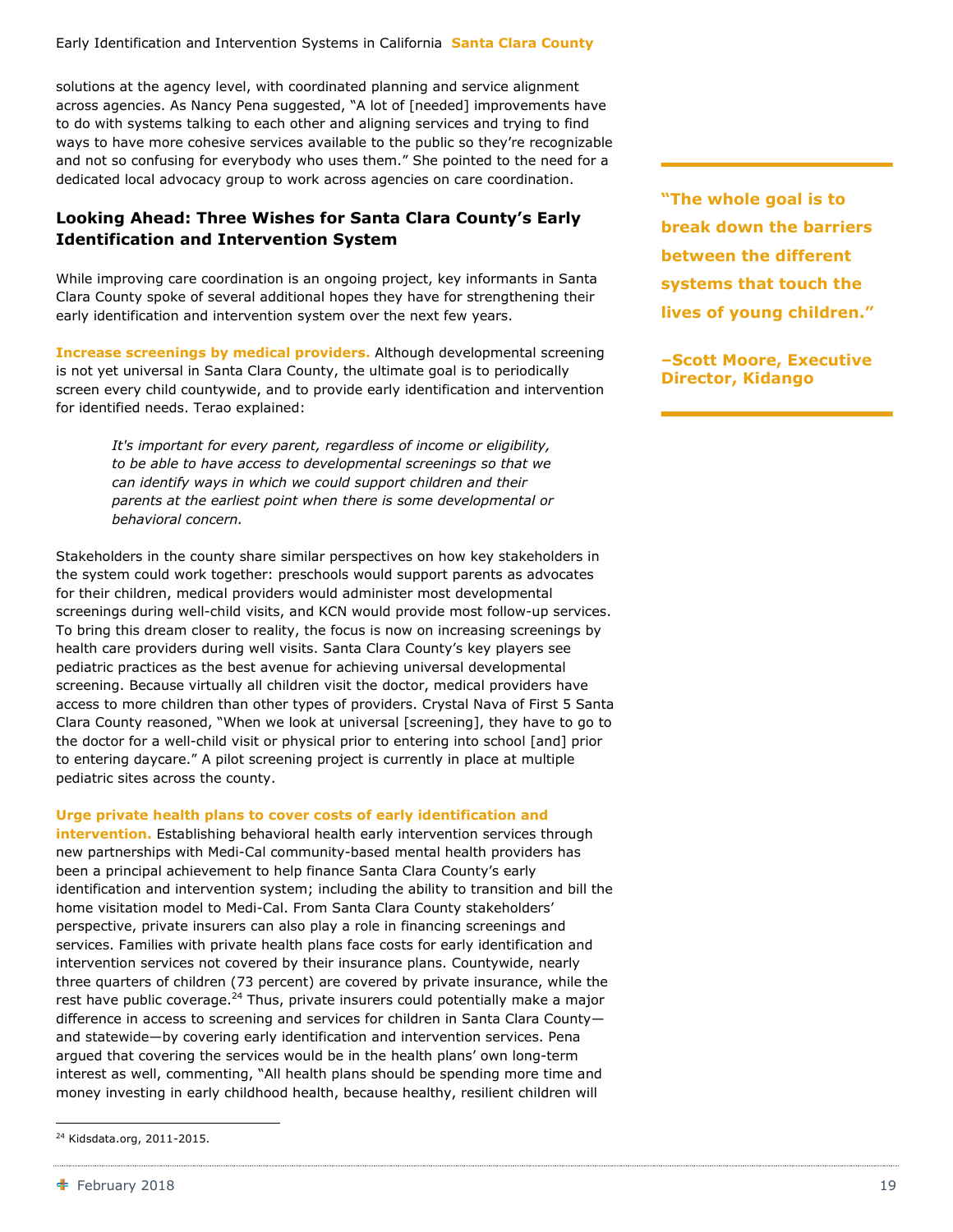more likely become healthy, resilient adults, which is good for the health of the community, and the financial health of health plans and the healthcare industry in general."

**Recognize other pressures on children's health.** Affluence in Silicon Valley often translates into well-resourced community efforts that incorporate the latest tech innovations. But for low-income families, cost of living can be a struggle, and nearly 93,000 families with a child under age five live below the poverty line in Santa Clara County.<sup>25</sup> In recognition of the disparities experienced by lower-income families, Santa Clara County is seeking to better understand how families experience cumulative risk factors, such as housing instability and poor academic achievement, can have increased access to a coordinated, comprehensive system of care. These efforts would have relevance across the state. Terao noted that care coordinators strive to connect with housing or social service agencies to ensure that all systems interacting with a family are aware of the child's situation and services. Focused family engagement and outreach efforts continue to be implemented to ensure that the County's most vulnerable children and families, such as those impacted by housing instability and/or incarceration, have access to a comprehensive system of early identification and intervention services. Attention to families' language and cultural needs will also continue to be imperative in this diverse county to promote healthy child development and strong families.

<sup>&</sup>lt;sup>25</sup> U.S. Census Bureau, 2011-2015 American Community Survey 5-Year Estimates.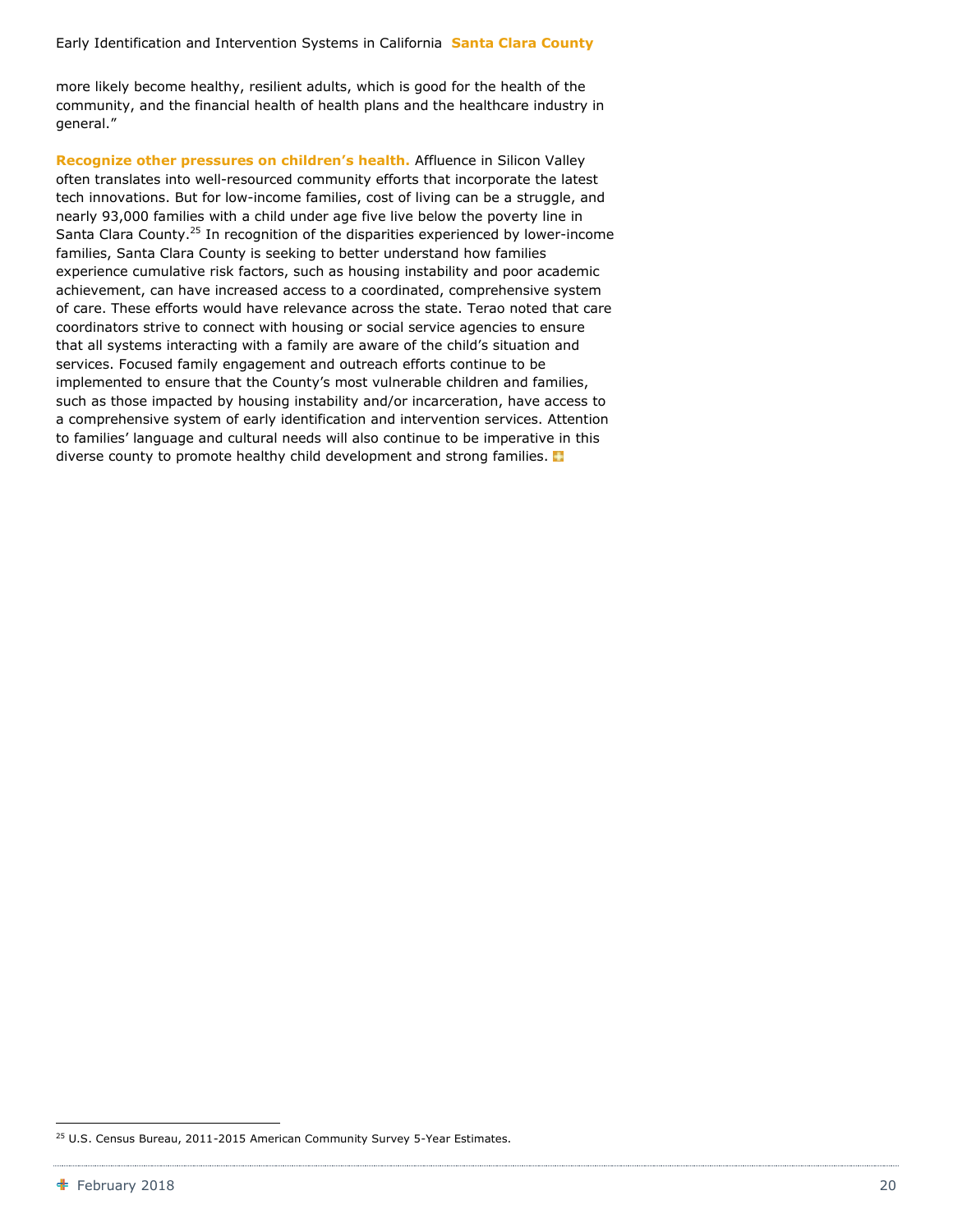## <span id="page-22-0"></span>**What Have We Learned?**

The successes of these three counties are compelling. They have developed close partnerships across sectors, they have bolstered their capacity and reach to families, and they have changed the culture of how this work is done. Yet, it is important to recognize that none of these approaches can be copied and pasted into other localities. That simply is not the nature of how systems work—the strengths, challenges, and relationships that exist in each system are unique. These case studies are not meant to prescribe solutions; rather, they are offered as examples to spark new ideas on what could be possible.

This chapter describes cross-cutting themes from our efforts to understand this work across the three counties. The themes are organized into two categories: (1) approaches to bolstering the early identification and intervention system, and (2) reflections on financing early identification and intervention.

#### **Bolstering Early Identification and Intervention Systems**

The early identification and intervention system of each county is unique to its local context, yet there are commonalities in what county stakeholders identified as key ingredients to success: community-based process, collaboration and coordination, and the local values and culture that guide this work.

**Transformational change is rooted in community voice and responsive to community need.** Across all three counties, stakeholders underscored the value and importance of community—each effort was grounded in community voice and responsive to community need. By grounding system development priorities in community input, these counties were able to build cross-sector buy-in and collaboration, and ultimately transform the culture and practice around early identification and intervention. In Alameda County, the input, perspective, and involvement of families are central to their approach. In San Diego and Santa Clara Counties, the role of community voice in setting priorities was a key ingredient to (i) the willingness of systems stakeholders to work together in new ways, and (ii) the willingness of providers to set aside old practices and adopt new



ones.

**Cross-sector collaboration is critical due to the breadth of skills and expertise needed in each part of the system.** Many have highlighted the need for cross-sector collaboration because of the diversity of developmental concerns a child may have, related to a wide range of issues including physical health, socialemotional and behavioral health, and special education. The experiences of the three counties suggest that no one organization or sector can do it all. A diversity of disciplines and competencies is needed, yet stakeholders acknowledged that service siloes continue to challenge cross-sector collaboration. San Diego County's experience in particular speaks to the level of ongoing communication and coordination necessary to ensure that key partners across the different systems are aligned in their support of young children. Continued and long-term funding built the relationships that now sustain the well-coordinated [Healthy Development](http://first5sandiego.org/healthy-development-services/)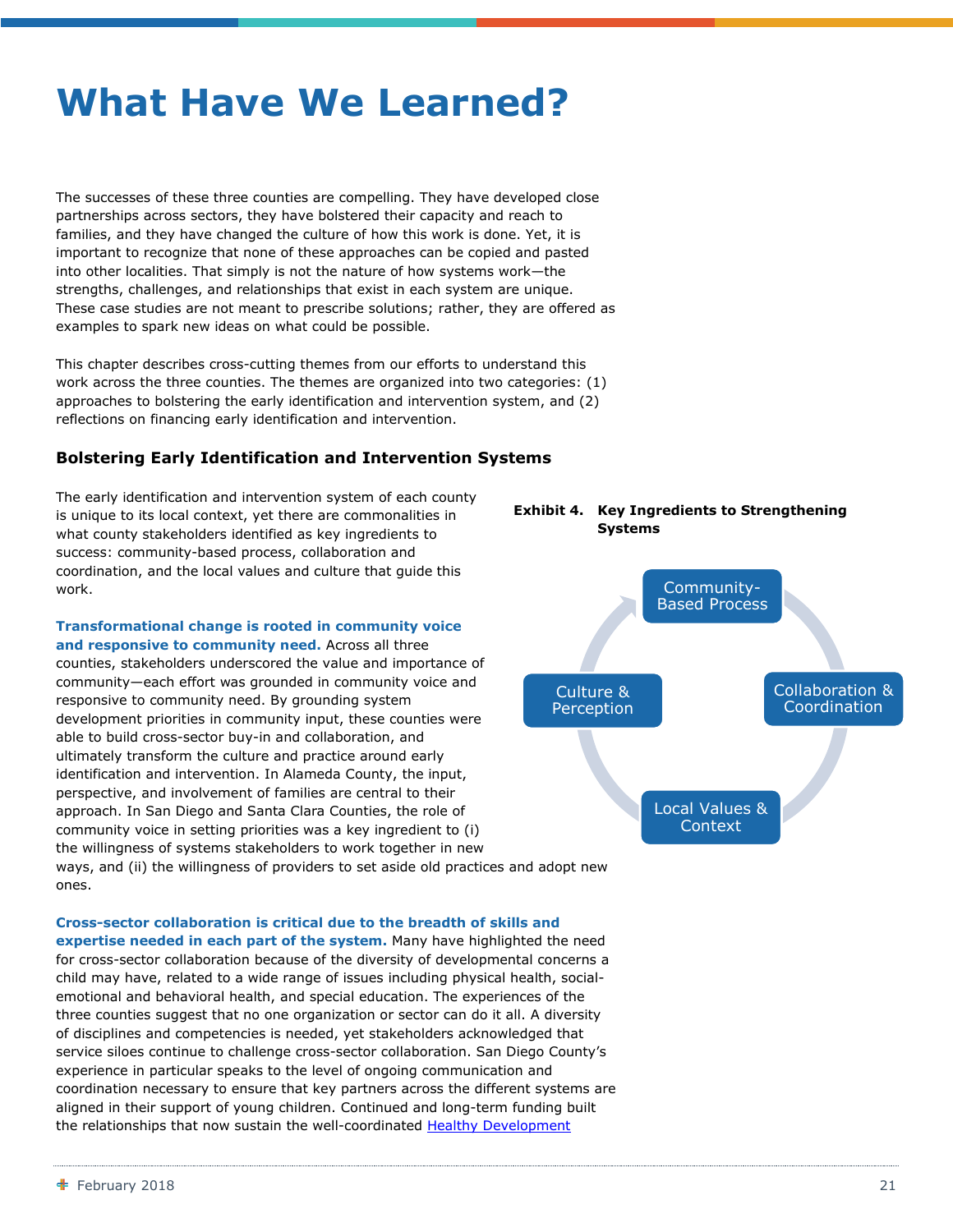[Services](http://first5sandiego.org/healthy-development-services/) (HDS) system in San Diego County, which now leverages joint professional development and joint use of facilities to save on costs and ensure that the many partners are aligned into a cohesive system. It takes active work, however, to maintain strong relationships and coordination. Across the counties, respondents also reported that a strong coordinating organization is important to both envision the system that is needed and coordinate with partners to ensure that it is sustained. Across the three counties, First 5 agencies have had a central role in envisioning and supporting the cross-sector collaboration needed. They have also supported shared training and standard practices so that the diverse partners develop common approaches and language to ensure alignment.

#### **Data systems that speak across sectors are critical to facilitating**

**coordination and collaboration.** Stakeholders in all three counties noted that data tracking and sharing is limited at present, leading to scattered and inconsistent records for children and potentially disjointed follow-up for families. At the individual program level, data systems are often strong, but they do not often speak to one another. For instance, partners in San Diego County are proud of the sophisticated client data systems for both Healthy Development Services (HDS) and the [Quality Preschool Initiative](http://www.sdcoe.net/student-services/early-education/Pages/san-diego-quality-preschool-initiative.aspx) (QPI). Unfortunately, the systems are not seamlessly integrated. Stakeholders across all three counties spoke of a clear need for cross-sector data systems that would enable them to better serve children and families.

**The windows of opportunity regarding where to start are dictated by local values, context, and dynamics.** The impetus of where to start or where to focus systems development efforts looks different in each county. In the three case studies, each had an identified need that set the stage for their approach. Alameda County sought to meet the needs of a highly diverse (multi-lingual, multi-cultural) population, San Diego County sought to bolster their support of children with mildto moderate needs who were most likely to be missed by system, and Santa Clara sought to build greater capacity to serve the social-emotional and mental health needs of young children. Each of these successes responded to a locally-defined problem statement, and that problem statement was defined by the values, context, and public will of that county.

**Systems change must go hand-in-hand with culture change.** Across the three counties, normalizing early identification as standard practice is a common goal. Stakeholders noted that this goal extends beyond regular implementation of developmental screening—it involves recalibrating how providers talk about early identification and engage families, and it involves reframing how our communities perceive this work. In health care, developmental screening could be a routine part of childhood health visits, similar to immunizations. In early care and education, health promotion and screening could be more deeply embedded as part of standard practice in classrooms and ongoing professional development for providers. In San Diego County, stakeholders have even modified their language referring not to "screenings" but to developmental "check-ups"—to help frame this as something every child should have as part of their childhood routine.

#### **Financing Early Identification and Intervention**

For the most part, state and federal funding for early identification and intervention efforts in California is limited. As such, counties rely largely on local funding sources to support services and connections within their early intervention systems, with First 5 agencies as a significant support across California. Even at its peak, First 5 funds were never enough to address the developmental needs of all children. To make matters worse, First 5 revenues have been decreasing since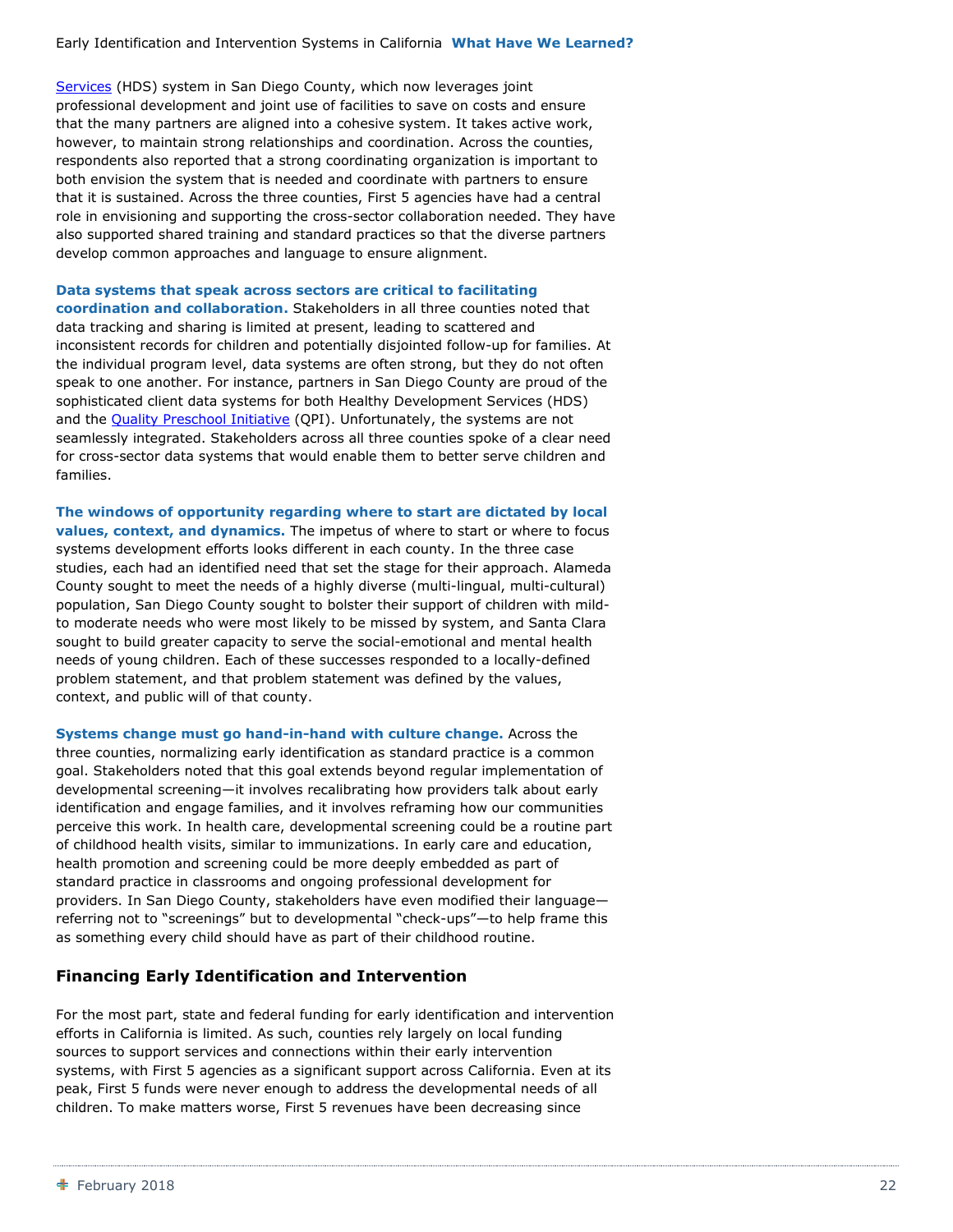2000 and are expected to decline by nearly 40% by 2020.<sup>26</sup>

In this context, First 5 agencies know that they alone cannot sustainably fund the programs they have historically supported. Instead, many have increasingly turned to supporting the infrastructure and partnerships needed to build robust systems that can outlive their own funding contributions. Through this work, they have doubled their efforts to build partnerships with pediatricians and the health sector, which can access external funds through Medicaid/Medi-Cal and the Affordable Care Act. They are also beginning to engage Health Plans as valuable funding partners with a shared interest in prevention and early identification and intervention. Though these steps are both strategic and important, stakeholders note that they will not be enough absent action at the state and federal levels. Unfortunately, there's currently no way to know how much it would take to fund robust systems in each county, because there's no uniform data system to track the number of children at-risk of developmental or behavioral delay. In San Diego County, for instance, the level of need for services grew as the number of developmental screenings increased over time.



The experiences of the three counties highlight a number of potential strategic levers for consideration:

- **Medicaid Administrative Activities (MAA) Funding.** Medicaid administrative funding could offset administrative costs related to early identification and intervention. [Medicaid Administrative Activities](http://www.dhcs.ca.gov/provgovpart/Pages/CMAA.aspx) (MAA) can partially pay for the costs to provide a child development call center or other related early identification and intervention supports. First 5 Alameda [County](http://www.first5alameda.org/) shared that they work with the county [Health Care Services Agency](http://www.acgov.org/health/) to bring in about \$400,000 per year in MAA funds in support of their Help Me Grow system. From their experience, however, extra effort and time is needed to put the infrastructure in place.
- **Child Health and Disability Prevention (CHDP) Program.** The [Child](http://www.dhcs.ca.gov/services/chdp/Pages/default.aspx)  [Health and Disability](http://www.dhcs.ca.gov/services/chdp/Pages/default.aspx) Prevention Program<sup>27</sup> also holds potential as a resource to offset county expenses for early identification and intervention. If approved by the state, counties can apply CHDP funds to their early identification and intervention systems. The Alameda County Public Health Department claims about \$500,000 in CHDP funds each year to bolster its child development phone line services as well as outreach, training, and technical assistance to child health care providers.
- **Medi-Cal providers.** Counties may be able to leverage their network of existing Medi-Cal providers to tap into funding for early intervention services for children ages 0-5. Investment in (i) the developmental core competencies for this age group and (ii) trainings for Medi-Cal providers has the potential to open access to a broader set of providers and resources to fund early intervention services. By building the capacity of Medi-Cal eligible community-based mental health providers, Santa Clara County was able to leverage over \$12 million in Medi-Cal reimbursement for early intervention direct services through a \$2 million local investment.

<sup>&</sup>lt;sup>26</sup> <http://first5association.org/policy-areas/>

<sup>&</sup>lt;sup>27</sup> CHDP is a Medi-Cal program that funds health assessments for the early detection and prevention of disease and disabilities for children and youth.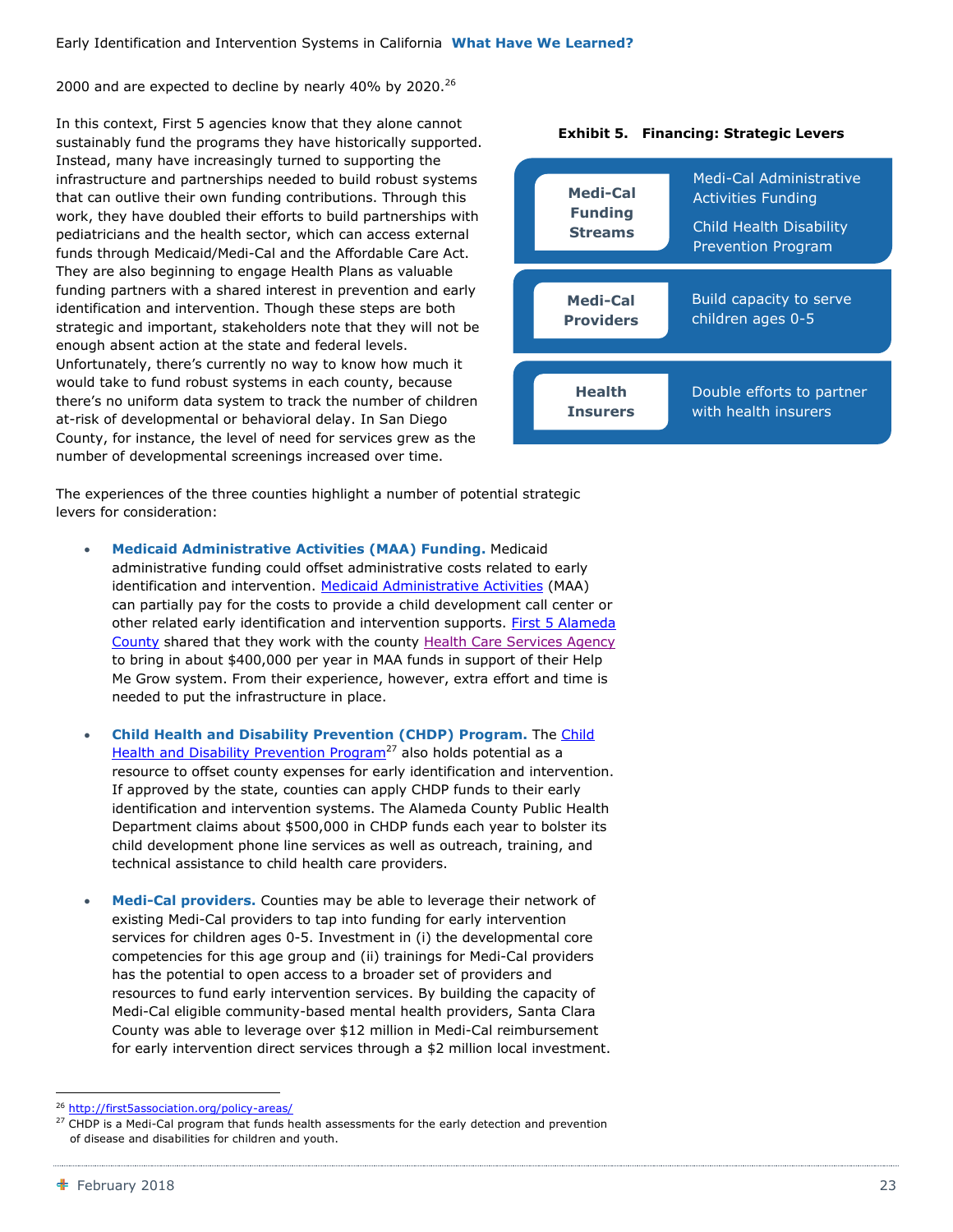**Health insurance plans.** Although they are vital partners with a shared interest, health insurance plans have not yet played a major role in funding early identification and intervention. Often, the case is made that an ounce of prevention is worth a pound of treatment. Medi-Cal Managed Care Organizations and private health insurers are critical stakeholders and strategic allies in this work. Across the three case study counties, stakeholders spoke of the need to develop strong partnerships (and buyin) with health insurers, and make the case that robust systems of early identification pay off in the long run. Health plans set expectations for the doctors in their networks, and stakeholders feel that they should find some way—such as through new incentives or education—to ensure that developmental screening is a routine part of their well-child check-ups.

#### **Where Do We Go from Here?**

The challenge that communities face in identifying young children with developmental concerns and intervening early is formidable, and the barrier of navigating complex systems and paying for these services is even more so. Conversations with stakeholders across Alameda, San Diego, and Santa Clara Counties speak resoundingly to this. Though important successes have been made, there is much more to do in the road ahead. We hope that this report may create new insights or inspiration for those who—across California and the country—are working to strengthen the systems of early identification and intervention for their communities. **H**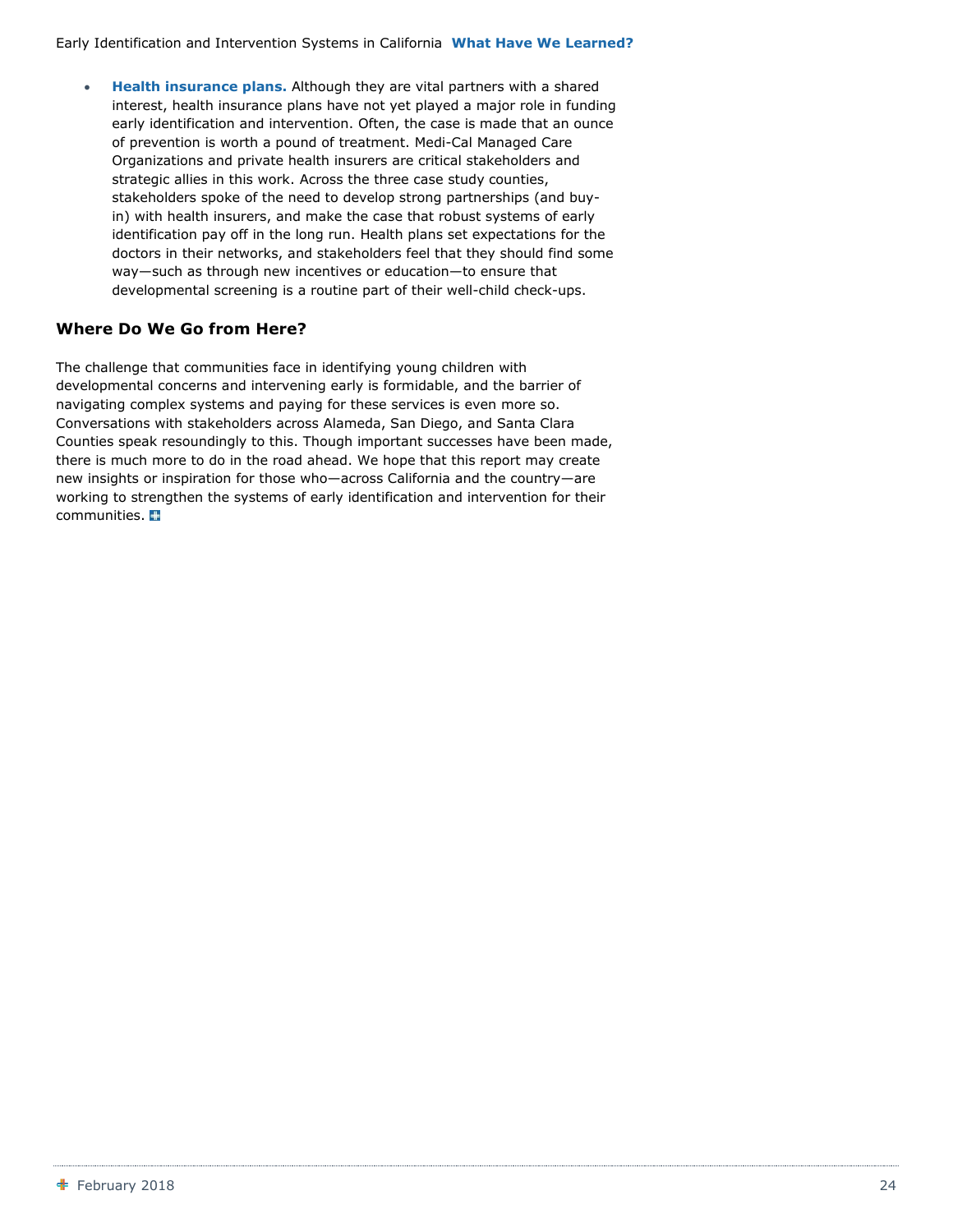## <span id="page-26-0"></span>**Appendix: Methods**

### Methodological Notes from the Authors

In our experience evaluating and supporting systems-building efforts across the country, we have found that systems are unique—an approach that works in one community may not work in another—and it is not possible to determine one approach as being superior to another. The purpose of this study therefore was to illustrate and not evaluate, to spur conversation and not judge or assess. In turn, this intention informed our methodological approach. To surface authentic stories, we aimed to tell the stories of three counties in a way that respects community stakeholders as the experts of their own work and owners of their stories. They were partners, not research subjects, and they shared the development of these case studies. For the purposes of this study, the lead partner in each county was the local First 5 agency, as it was their perspective and story that our study aimed to tell.

This shared balance of power had subtle but important implications. A critical concern of this new balance was, "How do we know the story we are reflects a shared truth?" Our research team sought to balance rigor (a systematic, structured, and objective approach to studying an issue) with the subjective assessment and lived experience of our county-level guides—the First 5 agencies.

To achieve this balance, the research team designed a methodology that (i) incorporated principles of investigative journalism, and (ii) engaged the First 5 agencies throughout the process for their insight and feedback on the case studies. Our approach was inspired by Mark Lee Hunter's manuscript titled, *Story-Based Inquiry: A manual for investigative journalists*. 28

#### **Hallmarks of this study's journalism-inspired approach**

We infused Mark Lee Hunter's thinking in five key ways:

- The central role of hypothesis-setting in developing the storyline of the case study. By treating the storyline as a hypothesis, we continually collected new data to disprove and/or revise the evolving storylines as we interviewed more partners.
- **Use of diverse data sources to place your storyline in the broader context.** We actively pursued secondary data and reviewed publicly available information.
- **Ongoing analysis and assessment of information gathered, as well as gaps that need data.** On a weekly or biweekly basis, we assessed the prevailing hypothesis against any new information gathered, identified whether additional perspectives are needed to verify or disprove the hypothesis, and recalibrated the hypothesis and interview sample as needed.
- **Explicit engagement of community stakeholders in verifying and refining the hypothesis.** We explicitly asked community stakeholders about the prevailing hypothesis, and sought their honest assessment as to what was most exciting about their local work. This supported ongoing refinement of each storyline.
- **Consensus-driven process for framing and finalizing the case studies.** The First 5 agencies were heavily involved in the review and finalization of the case studies. In our partnership with them, we aimed for shared consensus rather than the more typical consultation approach (in which decision-making is held primarily by the research team).

<http://www.saladeprensa.org/art956.pdf>